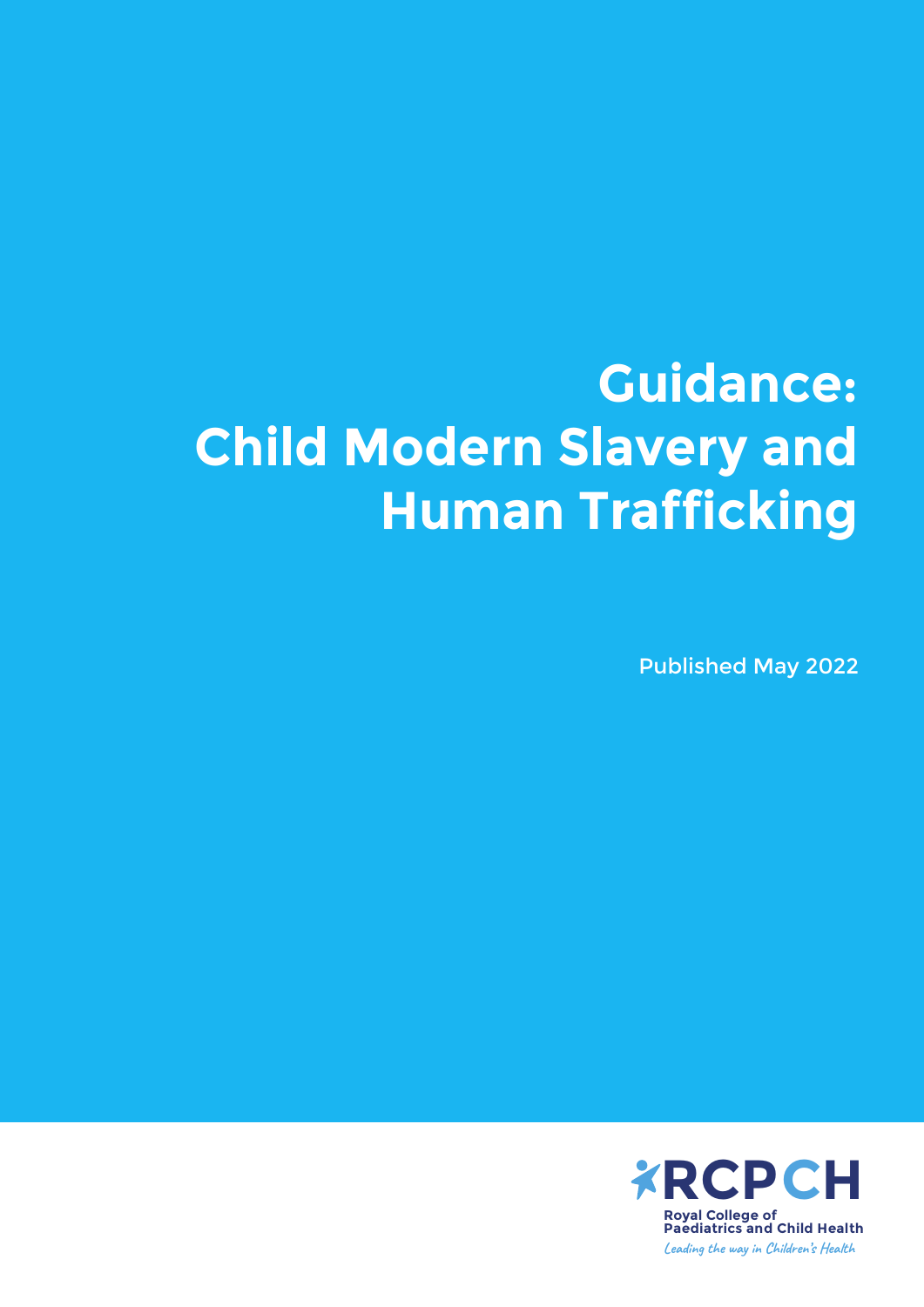## **Child modern slavery and human trafficking**

These practice guidelines aim to provide an introduction to child modern slavery and human trafficking (MSHT) as a significant health and public health concern, and guidance on the role of paediatricians in addressing child MSHT. MSHT is a serious form of child maltreatment and can lead to lifelong physical, mental, emotional, developmental, and social consequences. This is a complex area of practice, and all paediatricians are strongly advised to undertake further specialist training in child MSHT, safeguarding and trauma-informed care.

## Good Practice Recommendations:

- Paediatricians will encounter victims and survivors of child MSHT and must familiarise themselves with the signs of MSHT in children and young people (CYP) and the ways in which they present to healthcare settings.
- Paediatricians must follow local safeguarding procedures and referral pathways to dedicated safeguarding professionals and other agencies (most importantly social care and the police), where MSHT is suspected.
- Paediatricians are expected to engage their existing trauma-informed care skillset at all stages of communication, healthcare and safeguarding provision.
- Paediatricians must remain alert to MSHT activity in their local area.
- Paediatricians are strongly encouraged to attend specialist training on the topic of child MSHT ([see](#page-16-0) [resources section: MSHT Further Training & Information](#page-16-0)).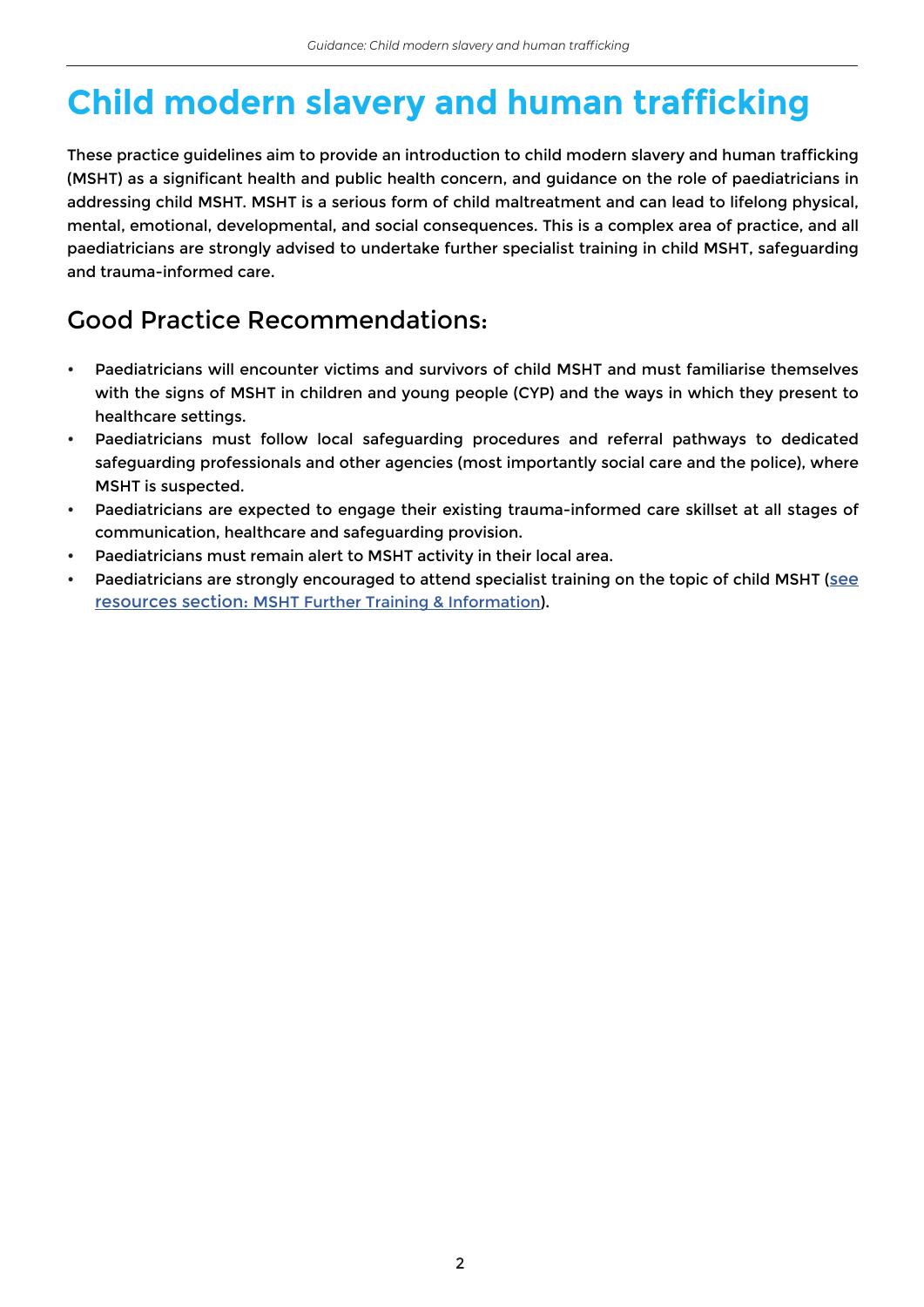## **Contents**

|  | <b>Guidance: Child modern slavery and human trafficking</b>                    | 4                       |
|--|--------------------------------------------------------------------------------|-------------------------|
|  | 1. Definitions and background                                                  | 4                       |
|  | 1.1. Definitions                                                               | 4                       |
|  | 1.2. Modern Slavery & Human Trafficking (MSHT)                                 | 4                       |
|  | 1.3. Child Trafficking                                                         | 5                       |
|  | 1.4. Forms of MSHT Exploitation                                                | 5                       |
|  | 1.5. Perpetrators of MSHT                                                      | 5                       |
|  | 1.6. Ongoing Vulnerabilities                                                   | 5                       |
|  | 1.7. MSHT as a CYP health and public health problem                            | 6                       |
|  | 1.8. Child Rights and MSHT                                                     | 6                       |
|  | 2. What paediatricians need to know:                                           | $\overline{\mathbf{z}}$ |
|  | 2.1 Recognition of potential CYP MSHT victims                                  | 7                       |
|  | 2.2 Child Trafficking and Health                                               | 7                       |
|  | 2.3 Psychological Trauma and Mental Health Impacts                             | 8                       |
|  | 2.4 Caring for potential victims in healthcare settings                        | 8                       |
|  | 2.5 Looked After Children - initial health assessment/review health assessment | 10                      |
|  | 2.6 Working with interpreters                                                  | 10                      |
|  | 3 CYP who may require special consideration                                    | 11.                     |
|  | 3.1 Children of MSHT exploited parents                                         | 11                      |
|  | 3.2 Children trafficked for criminal exploitation, such as county lines        | 11.                     |
|  | 3.3 Children within the criminal justice system                                | 12                      |
|  | 4. Understanding the referral processes and roles of other agencies.           | 13                      |
|  | 4.1 The UK National Referral Mechanism                                         | 13                      |
|  | 4.2 Roles of other agencies                                                    | 14                      |
|  | <b>5. Further Advice</b>                                                       | 15                      |
|  | <b>6. Additional Resources</b>                                                 | 16                      |
|  | <b>7. References</b>                                                           | 18                      |
|  | 8. Appendix: MSHT Risks to Child Health & Development                          | 19                      |
|  | 8.1. Before MSHT exploitation                                                  | 19                      |
|  | 8.2. During MSHT exploitation                                                  | 19                      |
|  | 8.3. After MSHT exploitation                                                   | 20                      |
|  | 9. Acknowledgements                                                            | 21                      |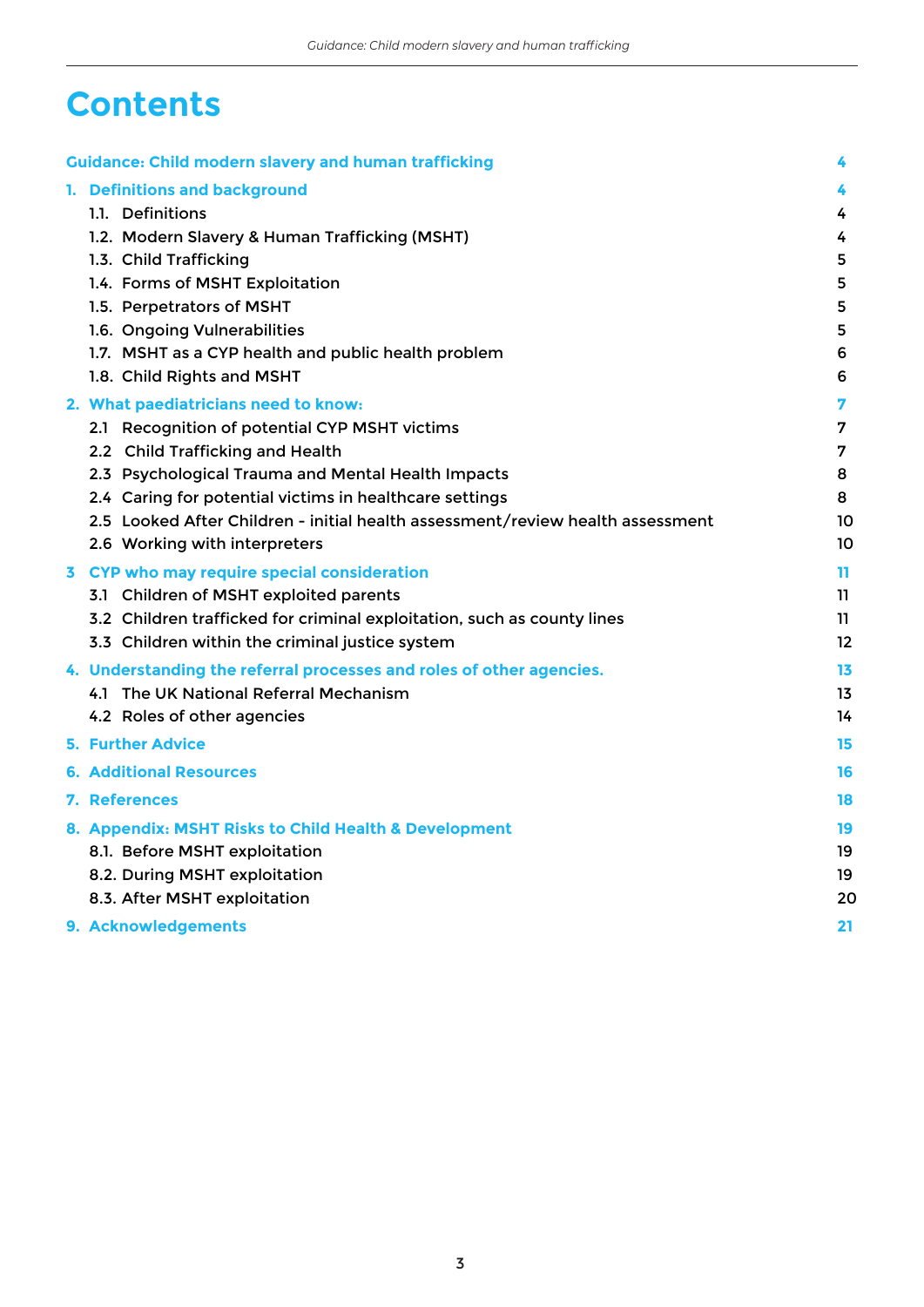## **1. Definitions and Background**

## 1.1. Definitions

- a. A **'victim'** of MSHT is defined as a child or adult still in the situation of exploitation.
- b. A **'survivor'** of MSHT is defined as a child or adult who has exited their situation of exploitation.
- c. **'Health'** is considered in line with the World Health Organisation definition as 'a state of complete physical, mental and social well-being and not merely the absence of disease or infirmity'. The enjoyment of the highest attainable standard of health is one of the fundamental rights of every human being without distinction of race, religion, political belief, economic or social condition<sup>(1)</sup>.
- d. **'Safeguarding'** is defined as protecting children from maltreatment, preventing impairment of children's mental and physical health or development, ensuring that children grow up in circumstances consistent with the provision of safe and effective care, taking action to enable all children to have the best outcomes<sup>(2)</sup>. Paediatricians are strongly encouraged to attend specialist training on the topic of child MSHT (see resources section).
- e. A **'Public Health Approach'** is defined as a response to a complex population health issue that involves intervention at multiple levels and is guided by a rights-based, survivor-centred and trauma-informed approach<sup>(3)</sup>.
- f. A **'Trauma-Informed Approach'** within an organisation, policy or response recognises that psychological trauma and its associated impacts are likely to be prevalent in a certain population, applies knowledge about the causes and impacts of trauma on individuals and populations, recognises the signs and symptoms of trauma, and strategically structures its activities to resist re-traumatisation<sup>(4)</sup>.
- g. **'Trauma-Informed Care'** is a trauma-informed approach to caring for CYP that emphasises the CYP's need for physical & emotional safety, trust, choice, collaboration, empowerment, and a respect for diversity in all its forms<sup>(4)</sup>.

## 1.2.Modern Slavery & Human Trafficking (MSHT)

MSHT represents criminal acts of severe human exploitation and human rights violation. Victims number approximately 40 million globally, one in four of whom are children (5). Indirect victims, including children of exploited parents, markedly raise the human cost of these crimes. MSHT crimes are characterised by perpetrators dehumanising victims, denying them their human rights and treating them as a commodity.

In 2020, over 10,000 potential victims of MSHT were identified in the United Kingdom, half of whom claimed they were exploited as children (6). Due to the clandestine nature of these crimes, the count of all victims is likely to be significantly higher. British nationals represented the majority of potential victims in the UK (34%), with remaining victims from a wide range of nations across the globe (6). It is anticipated that MSHT will escalate in the wake of the economic and societal disruption caused by the COVID-19 pandemic and mitigating policies  $(7)$ .

National Referral Mechanism statistics in the UK are released on a regular basis and can be found via the Office for National Statistics website ([www.ons.gov.uk](http://www.ons.gov.uk)) and at [https://www.gov.uk/](https://www.gov.uk/government/collections/national-referral-mechanism-statistics) [government/collections/national-referral-mechanism-statistics.](https://www.gov.uk/government/collections/national-referral-mechanism-statistics) Be aware that NRM data only represents victims and survivors who have been detected and if adult, have consented to the NRM process. The estimated total MSHT figures are considerably higher.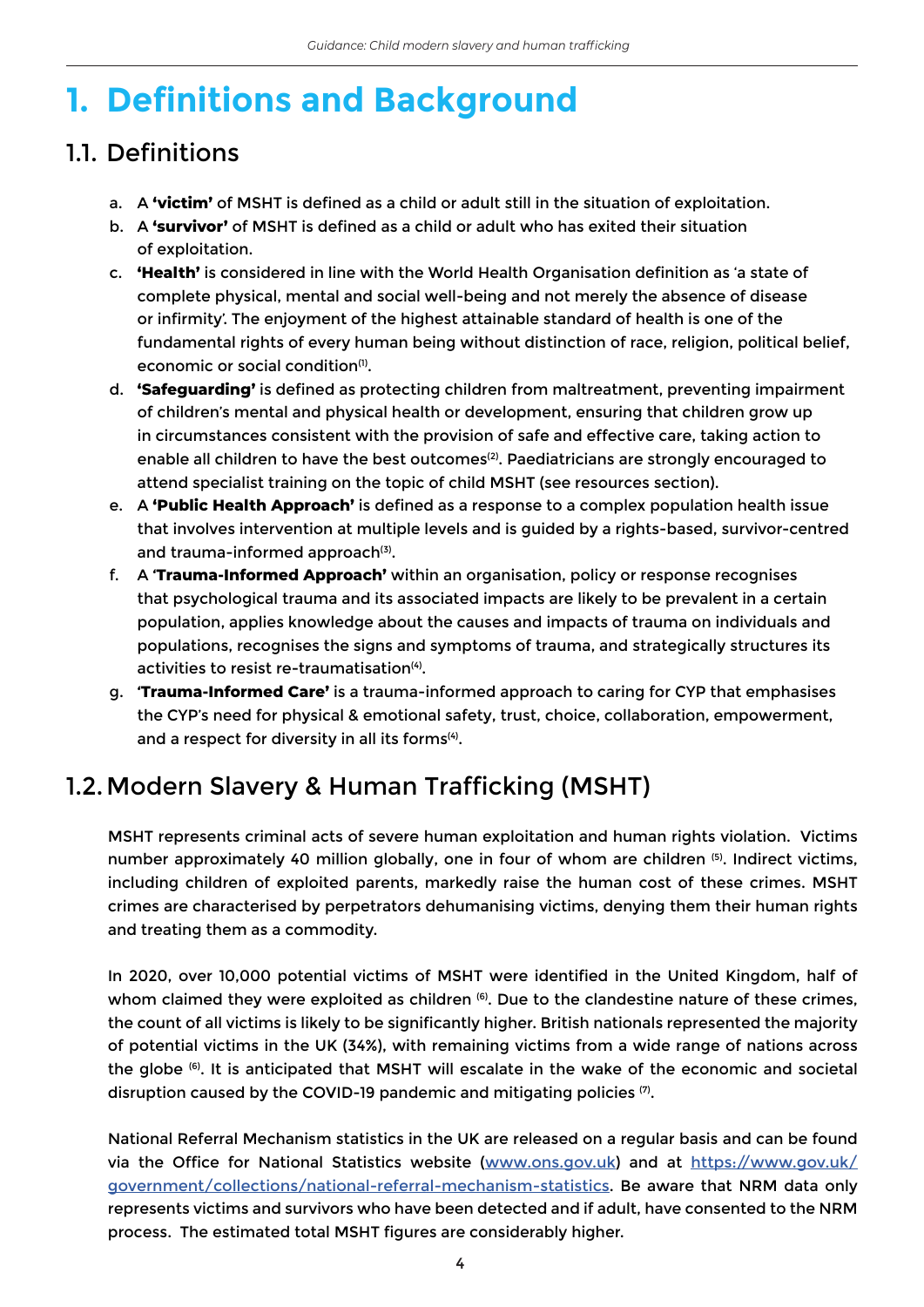## 1.3.Child Trafficking

Child Trafficking is a form of modern slavery, legally defined in the UK as "*the recruitment, transportation, transfer, harbouring or receipt of a child (<18 years old) for the purpose of exploitation*"(8). Child trafficking typically involves the perpetrator(s) deliberately relocating a child or young person (CYP) once or many times, for the very purpose of exploitation. Exploitation and abuse may also occur online and through use of mobile phones and other devices.

Whilst the term 'trafficking' has a clear legal definition, it is often used interchangeably with modern slavery or MSHT in general usage.

## 1.4.Forms of MSHT Exploitation

Forms of exploitation include, but are not limited to:

- Labour exploitation ('forced labour')
- Criminal exploitation (including 'County Lines' where CYP and vulnerable adults are exploited to transport illicit drugs and associated money, weapons or goods within a criminal gang model).
- Sexual exploitation
- Domestic servitude
- Financial exploitation (e.g. benefit fraud)
- Debt-bondage (victims forced to work as repayment for manipulated and escalated debt demands)
- Other forms including forced marriage, human organ harvesting and illegal adoption for the purpose of exploitation.

CYP may experience many forms of abuse, deprivation and exploitation at once or over time as a victim of MSHT.

### 1.5.Perpetrators of MSHT

Perpetrators may be of any gender and aged from adolescence into adulthood. Perpetrators may be from any background or social status and may present in healthcare settings as charming and attentive. Children may also be perpetrators of abuse or violence against other CYP (or adults) during the MSHT situation, including forced mistreatment of other CYP. CYP may also be forced or groomed to participate in the recruitment and exploitation of others, whilst remaining victims themselves. In some cases, this may improve conditions for them. A trauma-informed approach is vital to understand the complexities caused by psychological trauma, severe threat and the survival adaptations of CYP.

Perpetrators at any stage may be known to the child, including parents and relatives, community members, professionals, people in authority and individuals from friendship groups. Whilst kidnapping by a stranger for trafficking does occur, this is much less common than trafficking after developing some form of relationship with the child and/or their family.

### 1.6.Ongoing Vulnerabilities

Victims and survivors of MSHT are a particularly vulnerable group of CYP who may go unrecognised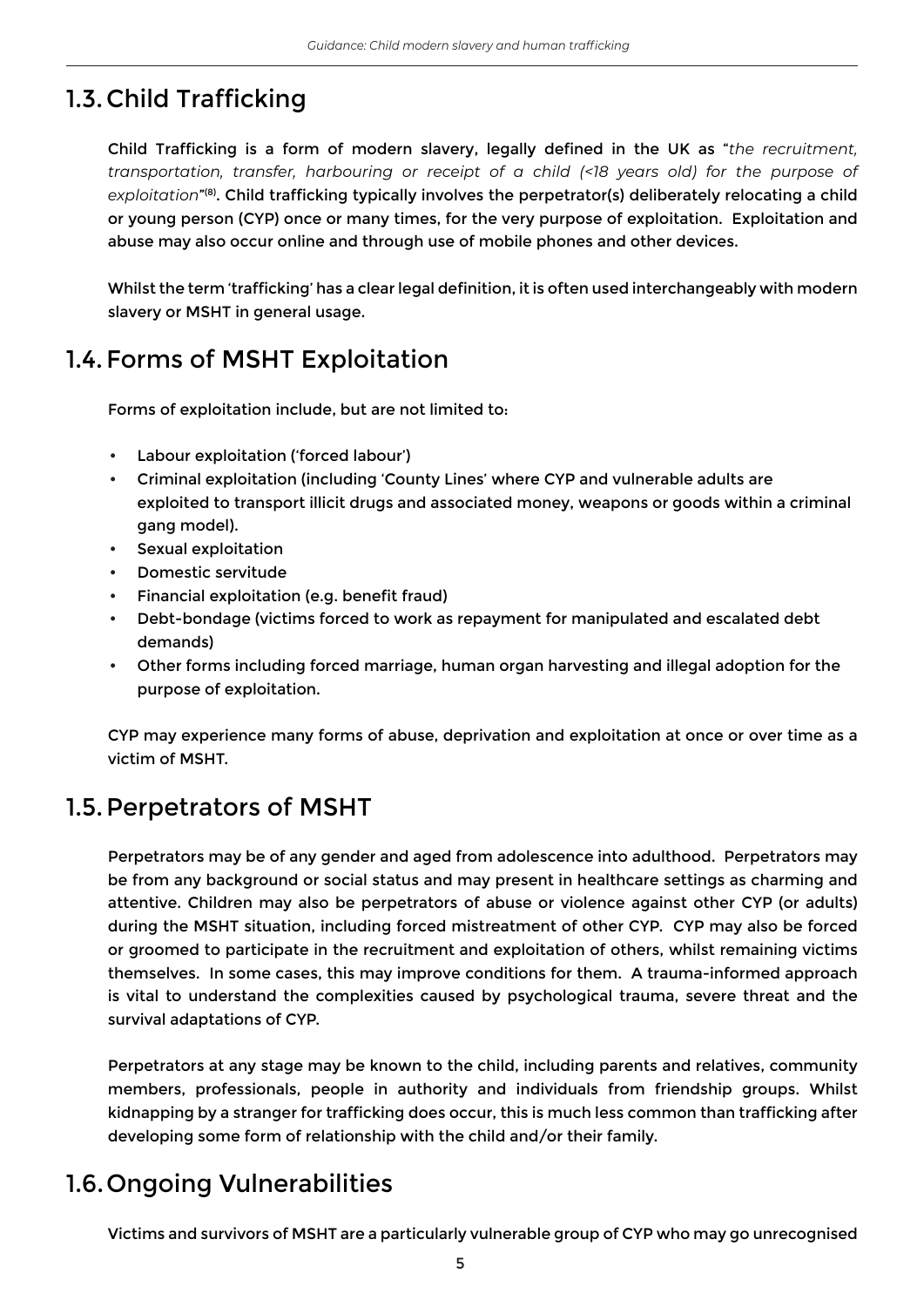and be misunderstood by health, social care, foster care, education, immigration and police services. CYP may also be wrongly criminalised for actions they were forced or manipulated to take during their exploitation. This is particularly the case for criminally-exploited CYP, including victims within the 'County Lines' illegal drugs networks. Recruitment, manipulation and grooming of CYP for MSHT adds to the complexity, as children themselves may not recognise they are a victim. CYP may also be persuaded to mistrust and even hate protective family members and potentially helpful professionals. In addition, MSHT during childhood may deprive CYP of normal educational, social, relational and health opportunities, including development of healthy life skills expected at their chronological age.

## 1.7. MSHT as a CYP health and public health problem

MSHT are significant health and public health issues within society, intersecting with many socially-located causes of health inequalities and inequity including poverty, lack of education and opportunity, racism and gender-based discrimination. MSHT is also interconnected with global issues of political unrest, war, climate change and food insecurity, migration, the global trade in illegal drugs, organised crime, unethical business practices and the demands of the global market for cheap goods.

MSHT is a CYP health problem because victims are subjected to living conditions and experiences that risk significant damage to their short and long-term mental, emotional, social and physical health and development with potential for life-long health and mental health consequences (9). Such issues range from deprivation of nurture, malnutrition, injuries, physical and sexual assault, forced pregnancy or abortion, psychological violence, torture and trauma. Health issues may be exacerbated by the withholding or limitation of healthcare access (10). Access to healthcare may be a particular challenge for migrant children who are also victims of MSHT. For further guidance on this refer to the [RCPCH guidance](https://www.rcpch.ac.uk/resources/right-access-healthcare) on this issue (10).

Health risks continue after CYP exit exploitation, particularly for survivors navigating complex and frequently stressful assessment processes (including the National Referral Mechanism for human trafficking), seeking asylum, entering foster care and rebuilding life with limited resources.

MSHT is a public health problem because it affects the health and wellbeing of large numbers of people and society as a whole, cutting across boundaries of age, gender and nationality. MSHT thrives on human vulnerability, linked to both individual and population level social determinants of health, health inequities and the human rights landscape. Multiple industries are affected by MSHT across the global economy. MSHT is also connected to the abuse of technology and the internet to groom, manipulate and exploit victims locally, nationally and internationally.

### 1.8.Child Rights and MSHT

The UN Convention on the Rights of the Child applies to every child without discrimination, whatever their ethnicity, gender, religion, language, abilities or any other status, whatever they think or say and whatever their family background  $(11)$ . This includes the fundamental right to the enjoyment of the highest attainable standard of health for every human being.

MSHT represents severe child rights violations. All responses to MSHT must be rights-informed for all children, including those accused of criminal offenses. Child health professionals must take a leading role in advocating for the rights of all victims and survivors of child MSHT.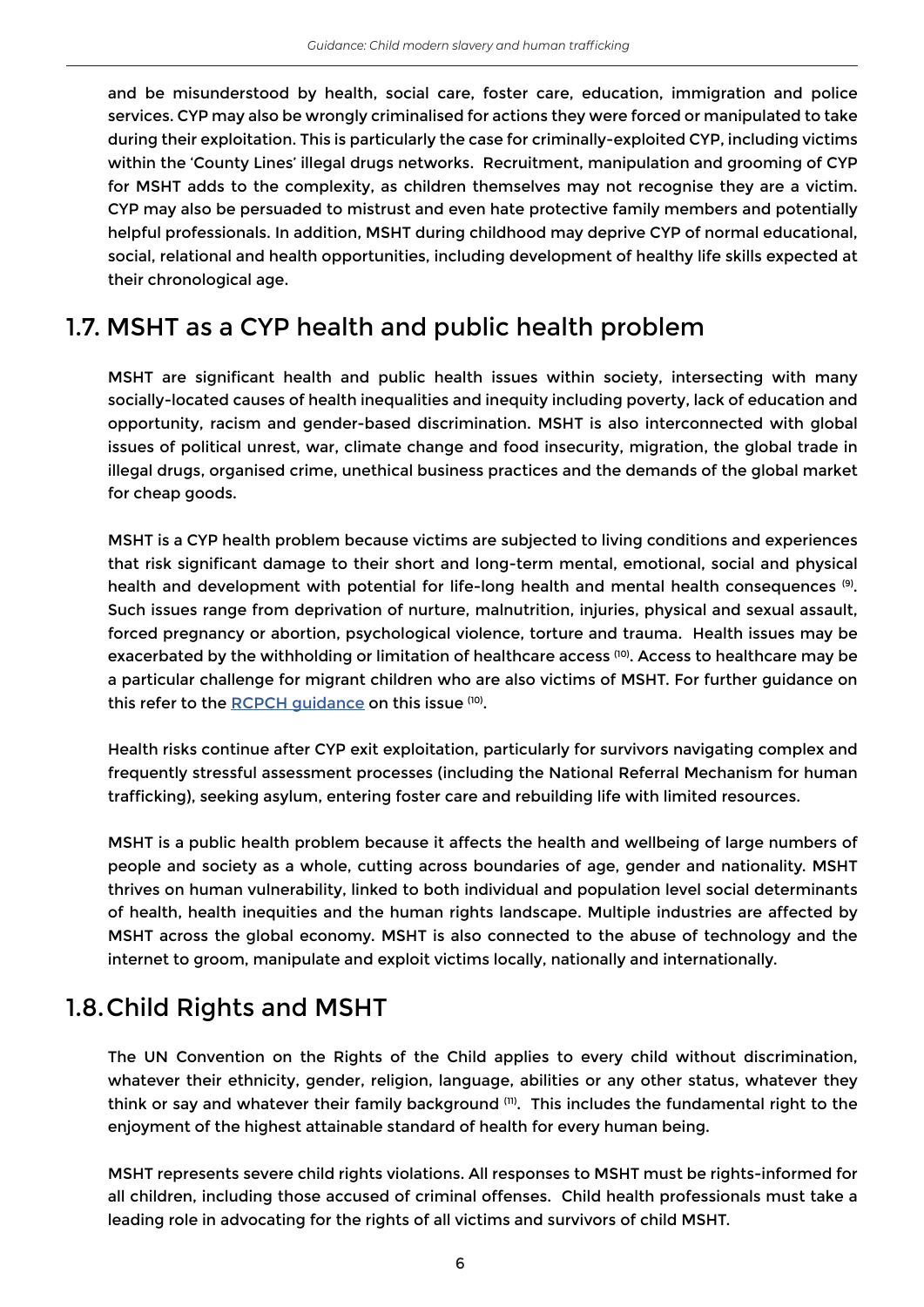## **2. What paediatricians need to know:**

## 2.1 Recognition of potential CYP MSHT victims

MSHT, as with many safeguarding concerns, is complex. Victim presentations can be diverse and exploited CYP can be challenging to identify. Health professionals must use their safeguarding, trauma-informed care skills, clinical knowledge, observation skills, communication techniques and professional curiosity to assess all CYP in a safe environment for them to share concerns.

#### **Potential 'Red Flags' of MSHT and safeguarding concerns**

- CYP inappropriately dressed for age, time of day or weather.
- Unkempt appearance or presence of unusually expensive items.
- Unusual behaviour including marked wariness, agitation, aggression, belligerence, sexualised manner, fear, timidity or submission.
- CYP appears unusually tired, sallow or sleep deprived.
- May be with an accompanying person who appears controlling or who insists on speaking for the child.
- Accompanying individual may show particularly 'charming' behaviour to staff or appear especially attentive to child.
- Healthcare attendance in association with police or social services response to social concern or criminal activity.
- Healthcare attendance related to alcohol, illegal substances, inappropriate medication use, self-harm, or suicidality.
- Delayed presentation with advanced or severely complicated health needs (including child or adolescent pregnancy/abortion) that would have been readily supported or resolved if help had been received at an early stage.
- CYP homeless or unsure of home address, current location or contact numbers of responsible adults.
- CYP is not registered with a general practitioner or school.
- CYP has no or limited local language skills.
- CYP asking for help and safety (verbally or non-verbally).
- Carer requesting help due to child's behaviour deterioration, missing episodes, drug use.

## 2.2 Child Trafficking and Health

Child trafficking risks extensive developmental and health harm to CYP. Before, during and after trafficking CYP may have multiple Adverse Childhood Experiences (ACEs) as well as exposure to injury, drugs and diseases.

- There is no health presentation or spot diagnosis that is unique to trafficking.
- Trafficked CYP may have no medical findings on examination, or findings that can be explained with benign reasons.
- Trafficked CYP may not recognise they are in an abusive or exploitative scenario, and may not even feel distressed.
- Health assessments of potentially trafficked CYP risk being poor quality if professionals are distracted by a CYPs lack of engagement, presentation as part of a criminal offence, or are too easily persuaded by an accompanying person that all is well.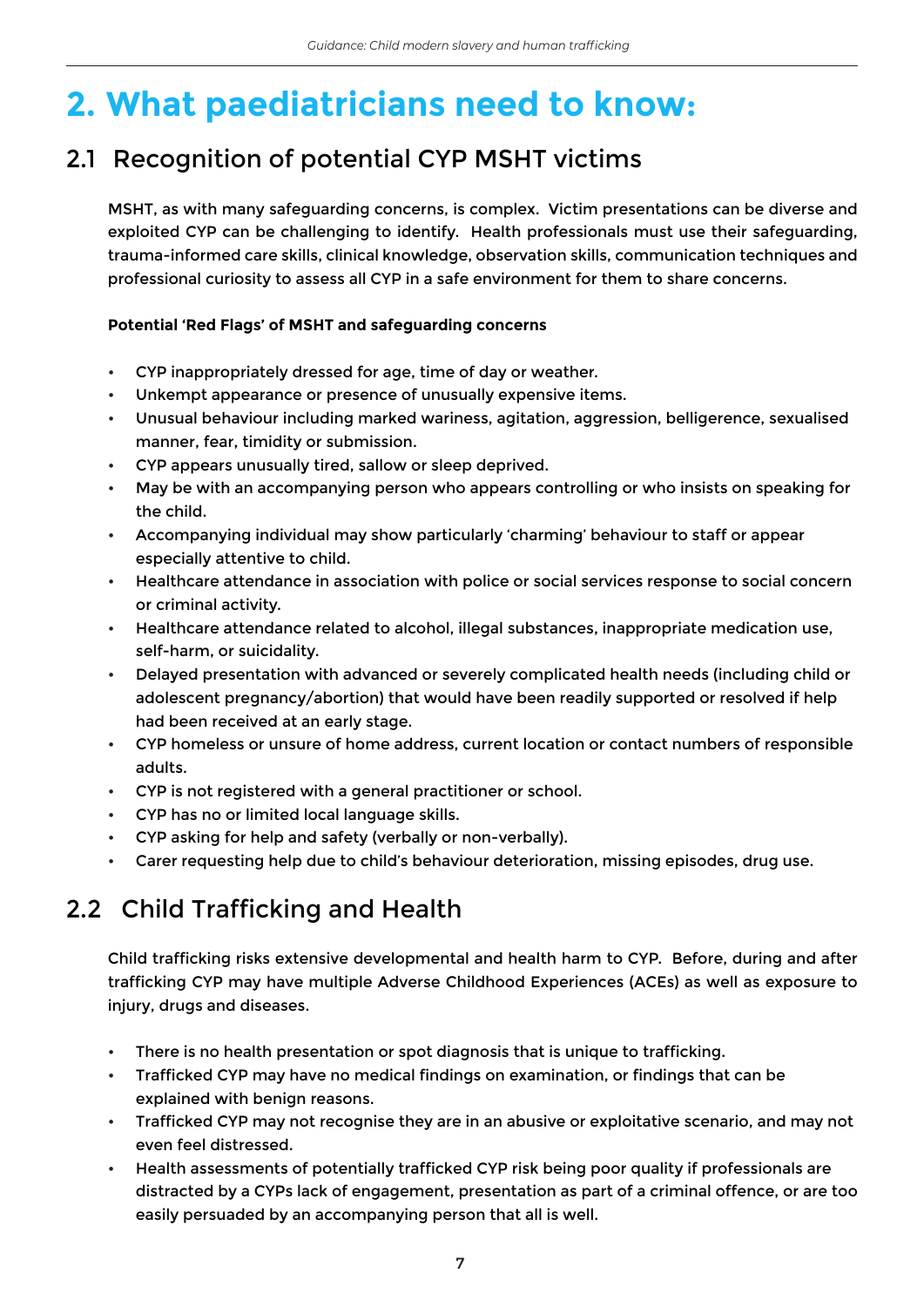The health presentation of a trafficked CYP will be related to the format and context of their exploitation and wider life. For example, an unaccompanied migrant CYP in forced labour without protective equipment may present malnourished with skin conditions or occupational injuries. A British CYP exploited through County Lines may still live at home and appear clean, well dressed and generally physically well. They may be more likely to present with violent injury, drug overdose or mental health needs.

**Risks to Child Health and Development before, during and after MSHT are listed in the Appendix.**

### 2.3 Psychological Trauma and Mental Health Impacts

MSHT can be especially damaging to the health of children in the short and long term due to the impacts of abuse, deprivation of nurture and safety, interruptions in social and educational development, malnutrition and substance use on the developing brain.

Children who have been trafficked have greater risk of complex, multi-layered trauma occurring over many years (including pre-trafficking abuse and vulnerabilities). As such, CYP may demonstrate a wide range of survival and coping mechanisms at different times including hyperarousal symptoms (such as agitation, aggression, hyperactivity), hypoarousal symptoms (such as withdrawal and disengagement, slow movements and speech) and dissociation, a widely unrecognised and misunderstood problem. Children who have experienced trauma can be misdiagnosed with autism or ADHD - always consider the whole known context of the child's life and experiences.

Children who have experienced complex trauma are understandably very unlikely to trust and open up to any adult. This is logical given their experiences and never to be considered as deliberately unhelpful behaviour. When caring for survivors of MSHT, paediatricians need to have a basic understanding of trauma and its effects on children and young people and use trauma-informed care principles in all their interactions with children and young people. Such CYP require specialist trauma-recovery support.

A wide range of mental health diagnoses are associated with Adverse Childhood Experiences and MSHT including depression and mood disorders, anxiety disorders, dissociative disorders, eating disorders, Post Traumatic Stress Disorder (PTSD), Complex PTSD, and others. It is important to recognise the discreet mental health diagnosis in the context of psychological trauma in order to optimise effective treatment and care.

**Risks to Child Health and Development before, during and after MSHT are listed in the Appendix.** 

### 2.4 Caring for potential victims in healthcare settings

When caring for any potential victim, paediatricians should use trauma-informed care (TIC). "*Trauma‑informed methods of working are based upon an understanding of the harmful effects of traumatic experiences together with fundamental principles of compassion and respect*" (12). In practice, TIC means understanding and recognising the possible manifestations of trauma in CYP and responding to those with compassion and without judgment. The table below outlines some practical considerations, all trauma-informed, for caring for potential victims: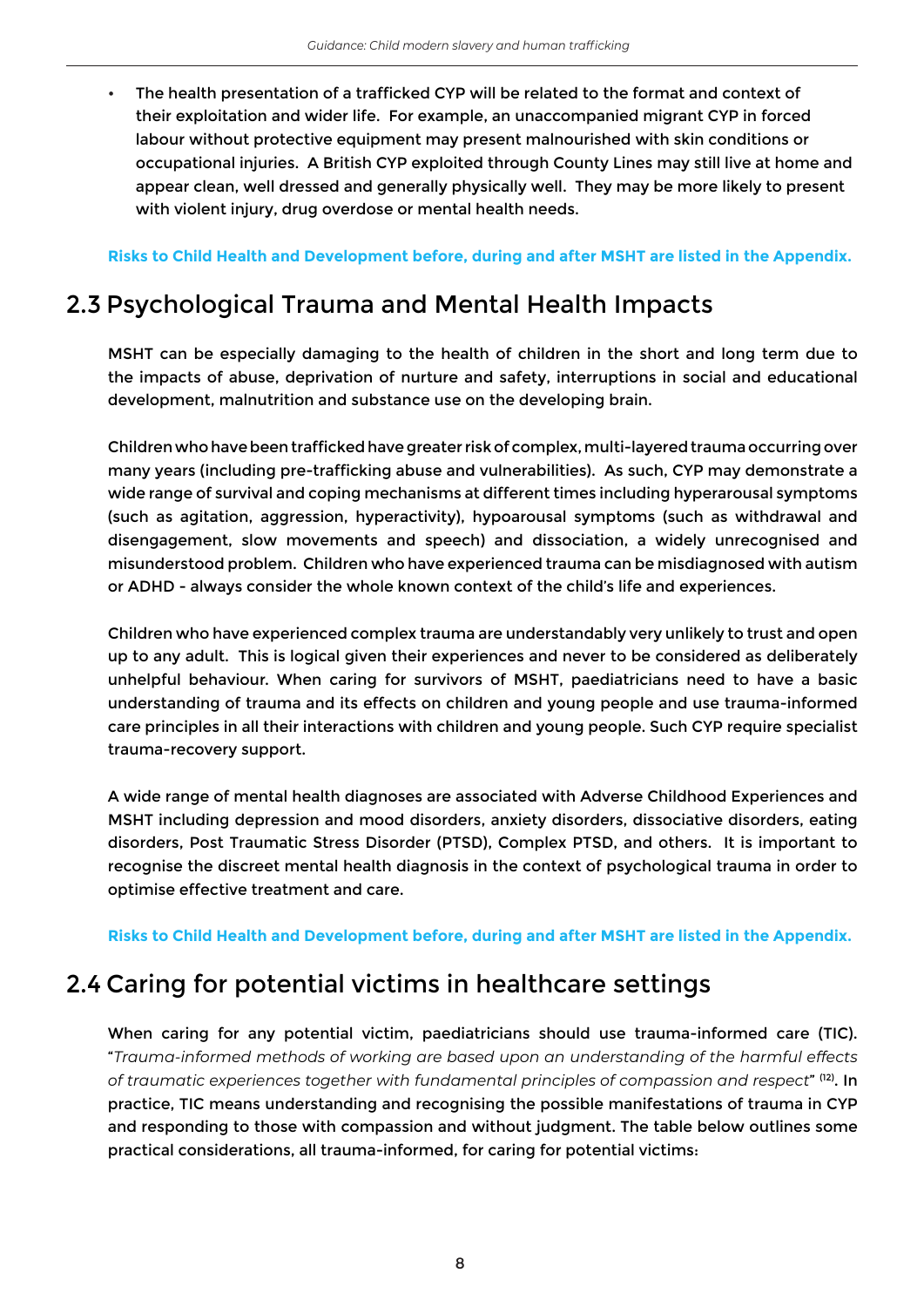| <b>General</b><br>considerations | Speak to CYP alone or with a chaperone, normalising parent / carer<br>$\bullet$<br>/ accompanying individual staying in the waiting room (ie not within<br>earshot).<br>Consider your team and who would be most appropriate to speak<br>$\bullet$<br>with the CYP - do you have youth workers or other allied health<br>professionals?<br>Consider the space and try to minimise interruptions, such as giving<br>$\bullet$<br>the bleep to a colleague while you speak the CYP. This can help create<br>a sense of safety.<br>Explain confidentiality and its limitations.<br>Ask them if they feel safe to talk.<br>$\bullet$<br>Explain that they are free to choose to not answer you. They should<br>$\bullet$<br>feel in control.<br>Start with open, non-leading questions.<br>$\bullet$<br>A useful phrase to use with sensitive questions is: "many CYP I have<br>$\bullet$<br>met in your situation have experienced [feeling frightened / worried/<br>feeling alone etc], I wonder if this has happened to you to?"<br>Actively look for and promote protective factors.<br>$\bullet$<br>Involve CYP in all decisions, even if they have no say in some of them.<br>$\bullet$<br>They need to be kept informed as much as felt safe to do so and given<br>autonomy to make choices when possible.<br>Listen to what CYP have to say.<br>٠ |
|----------------------------------|-------------------------------------------------------------------------------------------------------------------------------------------------------------------------------------------------------------------------------------------------------------------------------------------------------------------------------------------------------------------------------------------------------------------------------------------------------------------------------------------------------------------------------------------------------------------------------------------------------------------------------------------------------------------------------------------------------------------------------------------------------------------------------------------------------------------------------------------------------------------------------------------------------------------------------------------------------------------------------------------------------------------------------------------------------------------------------------------------------------------------------------------------------------------------------------------------------------------------------------------------------------------------------------------------------------------------------------------------------|
| <b>Health needs</b>              | Address their health needs and health concerns as a priority. For<br>$\bullet$<br>example, do not ask sensitive questions to a young person who is in<br>acute pain before effective analgesia has been provided.<br>Avoid getting distracted by information about drugs, smoking, alcohol<br>$\bullet$<br>use or unsafe sex in itself, look for the wider context, maintain rapport<br>and keep listening.<br>Consider the developmental stage of the child and how that may affect<br>$\bullet$<br>their interaction with you. Consider how trauma may have affected<br>their development.<br>Use chaperones if examining CYP on their own.<br>When you are planning follow ups, make sure you are confident they<br>$\bullet$<br>will come back. If not, complete what is necessary whilst the CYP is<br>with you if possible (ie blood test, scan).                                                                                                                                                                                                                                                                                                                                                                                                                                                                                               |
| <b>Safeguarding</b>              | Consider capacity and ability to consent at every stage.<br>$\bullet$<br>Involve safeguarding team, social care services +/- police.<br>$\bullet$<br>Create a safety plan with CYP and safeguarding partners.<br>$\bullet$<br>Admit to hospital if there is an immediate need for a place of safety<br>$\bullet$<br>and emergency foster care can not be arranged.                                                                                                                                                                                                                                                                                                                                                                                                                                                                                                                                                                                                                                                                                                                                                                                                                                                                                                                                                                                    |
| <b>Referrals</b>                 | Consider referral to CAMHS or other mental health support services.<br>$\bullet$<br>If available, refer to youth workers.<br>$\bullet$<br>When referring CYP to social care services be clear about your<br>$\bullet$<br>concerns regarding MSHT. Also be clear that if there are no medical<br>findings, this does not negate your safeguarding concerns. You can use<br>trauma-informed language to explain the possible impacts on the CYP.<br>Refer to Independent Child Trafficking Guardians (ICTGs) for further<br>$\bullet$<br>support (see section 3).<br>Consider referring to independent local or national organisations for<br>$\bullet$<br>further support (see further resources section).                                                                                                                                                                                                                                                                                                                                                                                                                                                                                                                                                                                                                                             |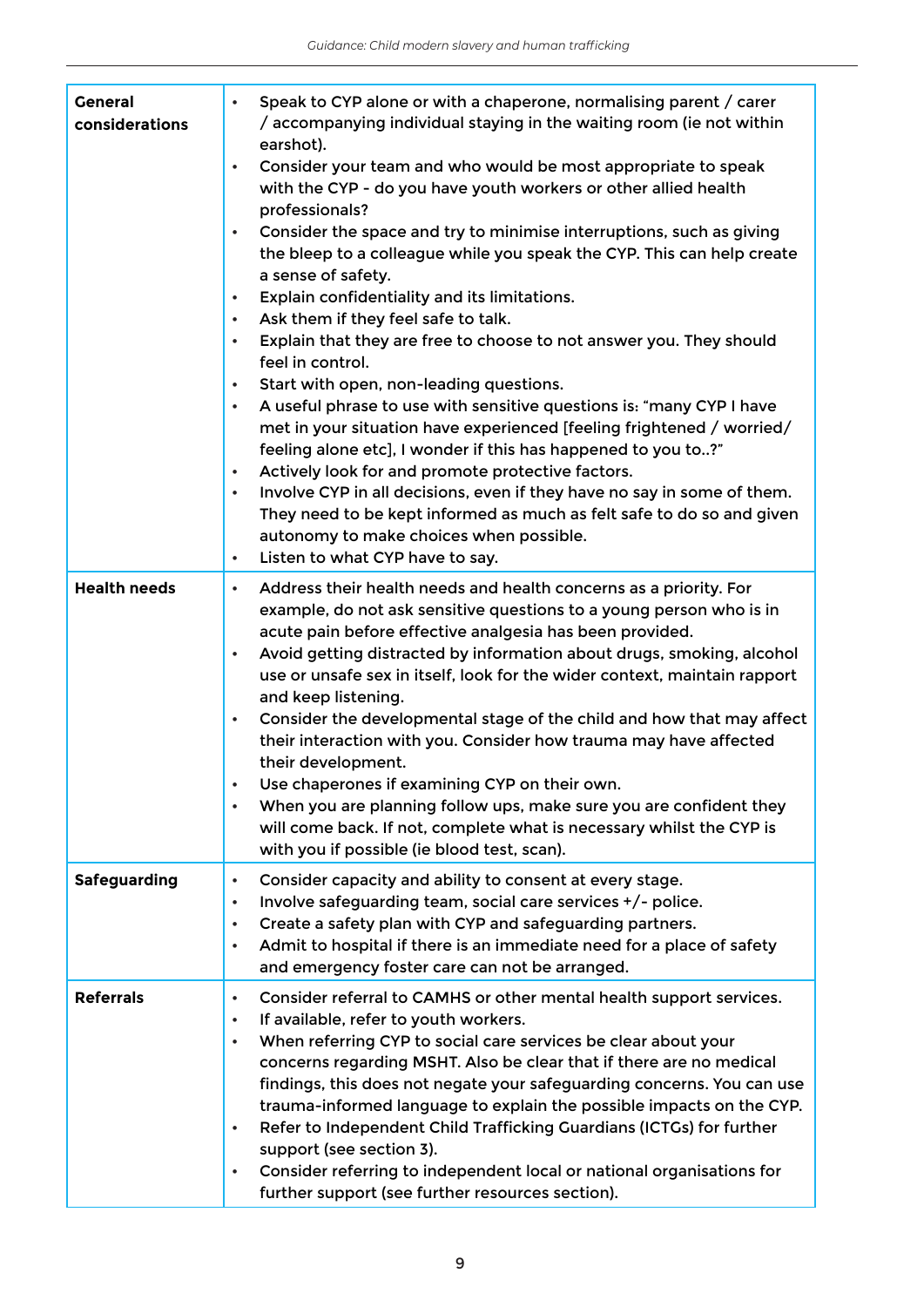### 2.5 Looked After Children - initial health assessment/review health assessment

Use all the skills usually employed when seeing vulnerable young people, being particularly mindful of:

- The timing of your appointment, e.g. do not book a young person for an early morning review, who is in the room, cultural and language needs of the young person.
- Be sensitive and flexible with the order of your assessment and examination, following the cues of the young person; some areas may need to be left for a later or more private discussion.
- Be aware that CYP may have experienced sexual abuse in any trafficking situation, not only 'sex trafficking'.
- Communicate your findings clearly, including trauma concerns even if no physical findings and the need for additional emotional health support the young person can engage with.
- For unaccompanied asylum seeking children:
- Ensure young people realise the assessment does not form part of the age assessment or immigration processes.
- Utilise evidence and resources available (UASC Health [www.uaschealth.org](http://www.uaschealth.org), RCPCH UASC Health Guidance Refugee and unaccompanied asylum seeking children and young people - guidance for paediatricians: [https://](https://www.rcpch.ac.uk/refugee-and-asylum-seeking-children)www.rcpch.ac.uk/refugee-and-asylum-seekingchildren), including specific proformas if available that consider the particular vulnerabilities of unaccompanied asylum seeking young people and additional health risks related to country of origin, disease exposures, migration experiences and post-migration health and life skills.

## 2.6 Working with interpreters

- Use professional interpreters. If a family member insists on translating, use a quiet space and clearly explain that we have a duty to use professional interpreters for consultations. Do not alert that person of your MSHT concerns and create trust that you are here to look after the CYP.
- Ensure interpreter certified and DBS checked.
- Brief the interpreter beforehand and explain you will be asking sensitive questions.
- Debrief the interpreter afterwards, they may have gathered subtle signs of exploitation or vulnerability through their shared culture / language.
- Sign-post interpreters who may become overwhelmed from the consultation to speak with their GP.
- Stop using an interpreter if they appear to be speaking longer than expected or if you note your patient or the interpreter become distressed.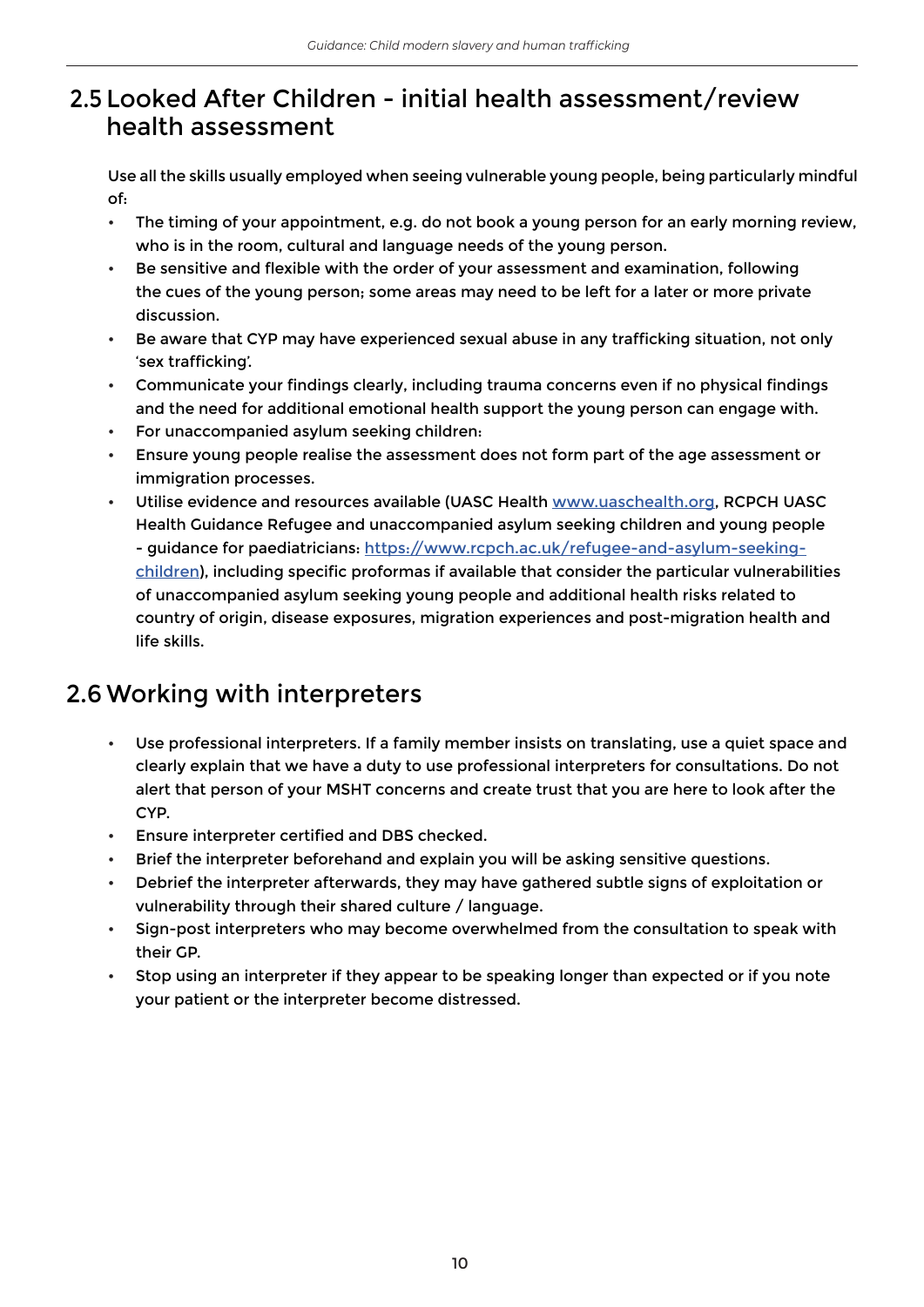## **3 CYP who may require special consideration**

## 3.1 Children of MSHT exploited parents

Many adult (and adolescent) MSHT victims have children. The parent may be the direct MSHT victim, or the family unit may be victimised. CYP may be exposed to high-risk physical, social and emotional living environments. They may have to witness the abuse of their parent(s), suffer abuse and neglect themselves (including exposure to pornography and sexual violence images) and/or be forced to abuse their parent or other CYP. Adult victims may be struggling with mental health, stress, trauma, physical health and/or addiction difficulties. They may be restricted from spending time with their children due to demands by perpetrators, and may be obstructed from engaging with their child in the parent-child activities and events many families would standardly take part in (ie parent and toddler groups). Children may not be registered in school. Families may be restricted in many ways from healthy models of relationship building, fun, nurture, play and rhythms of work and rest.

Children may also be used as a vehicle for the parent to access help or be identified as an MSHT victim. For example, an exploited parent may be allowed by their MSHT perpetrator to take their sick child to see a health professional. The MSHT perpetrator or member of the exploitation network may accompany the parent and child. Similar 'Red Flags' may be present as with presenting CYP victims and health professionals must use their professional curiosity and always consider the child in context.

### 3.2 Children trafficked for criminal exploitation, such as county lines

Children may be trafficked for criminal exploitation including:

- Forced gang-related criminal activity, commonly related to drug networks including 'County Lines' drug distribution using dedicated phone lines.
- Forced labour for illegal purposes, including cannabis cultivation.
- Forced acquisitive crimes including pickpocketing and shoplifting.
- Forced begging.
- Financial and benefit fraud. Children's bank accounts may also be used for money laundering.
- Trafficking for forced, sham marriage.

Children trafficked for criminal exploitation face major barriers to accessing care and support including:

- Stereotyping and stigma for being 'bad children' and/or from 'bad families'.
- Criminalisation and depiction as independent perpetrators of crime, not victims.
- Dismissal and rejection by professionals as being 'difficult', 'threatening', 'too bad to be a victim' and/or 'hopeless cases'.
- Adultification, and wrong treatment of CYP as if they had adult brains, insight, capacity and consent. CYP can never consent to their exploitation - no matter what they say or do.
- Ignorance from professionals who do not recognise that CYP can be trained to falsify stories to avoid drawing attention to themselves and perpetrators.
- Complexities of grooming and psychological trauma leading CYP to lie about, or state they hate their parents or other genuinely protective adults.
- Paediatricians must be trauma-informed and advocate for the CYP to be recognised as a child throughout, ensuring their child rights are upheld.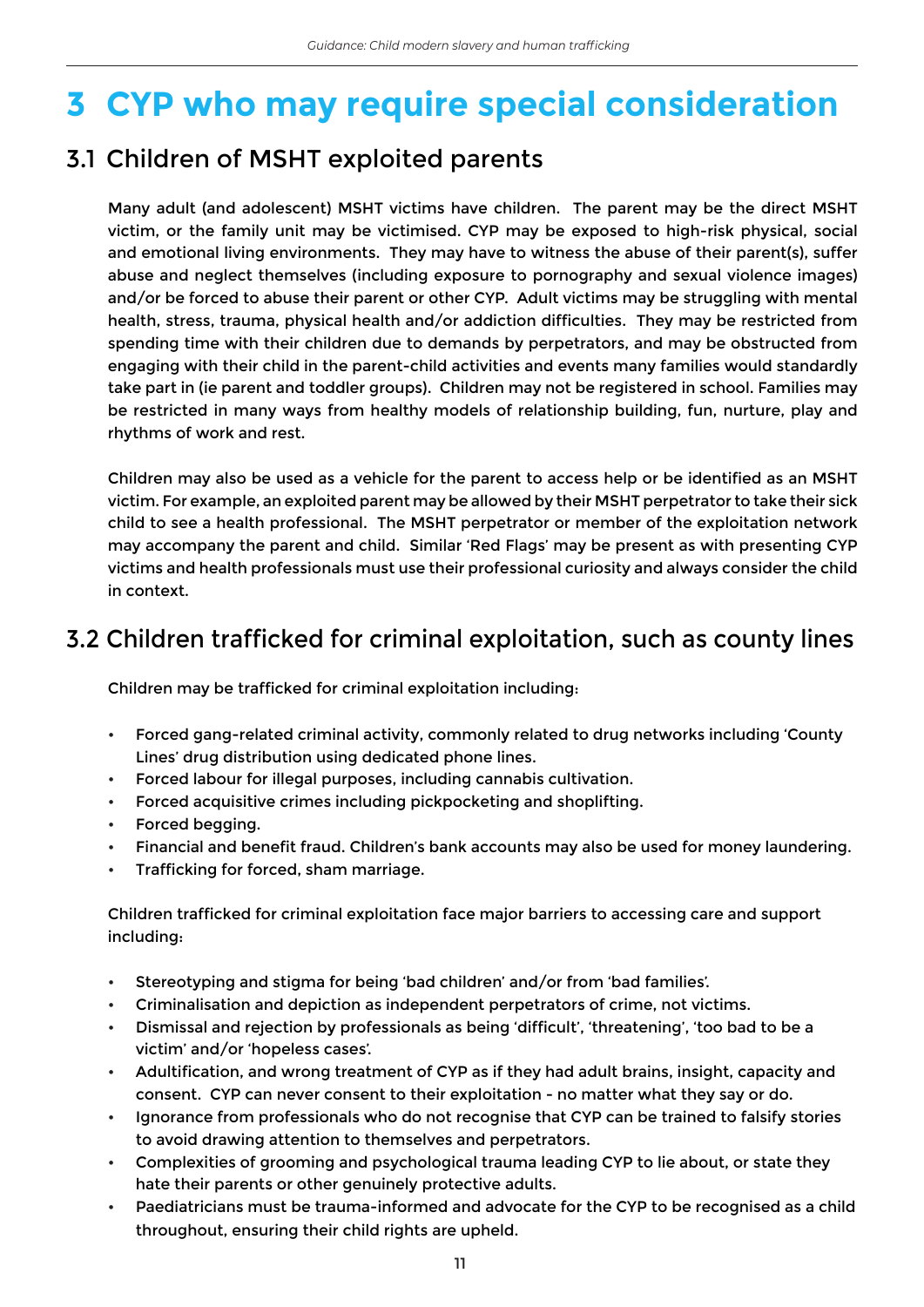## 3.3 Children within the criminal justice system

The age of criminal responsibility in the UK is 10 years of age, at which point children can be arrested and taken to youth court for sentencing. CYP between 10 and 17 years may be sent to special secure centres for young people for serious crimes. At the age of 18 years, CYP may be sentenced as adults.

CYP who committed crimes under MSHT exploitation are victims and should not be prosecuted, but many children and young adults are not correctly identified as enslaved or trafficked.

Young refugee and migrant MSHT victims may also find themselves in the criminal justice system. This may include accusation of committing immigration offences which could result in deportation. Age assessment is a critical factor but notoriously inaccurate. Paediatricians are not involved in the process of age assessment, as there are no known accurate clinical features to assess a young person's age. Local authorities lead on this process. Paediatricians must be alert to the risks of trafficking in this cohort and use their skills to advocate for the rights of the CYP. Developmental assessment results may be important in age decisions.

Paediatricians must share any concerns about potential trafficking with the appropriate authorities to help safeguard the CYP. Paediatricians who are concerned about a criminalised CYP, should work with other agencies to advocate for that child for them to be considered a victim rather than a criminal.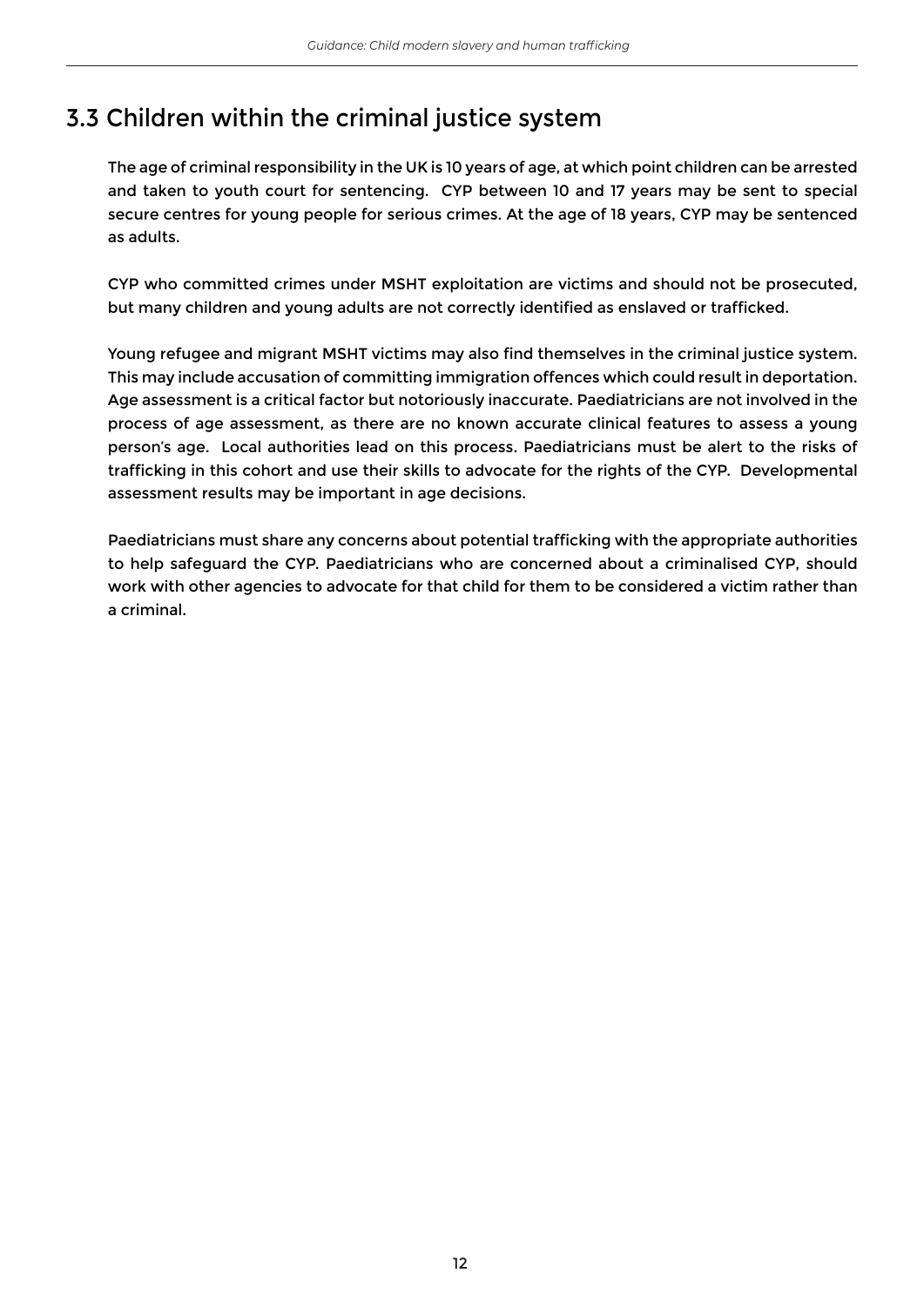## **4. Understanding the referral processes and roles of other agencies.**

Please note that there may be variations in practice, policy and availability of Independent Guardian services across the UK nations and changes are ongoing. Up to date information should be reviewed for your region.

### 4.1 The UK National Referral Mechanism

The National Referral Mechanism (NRM) is the framework and process through which potential adult and child victims of trafficking in the UK are identified, so that they can be supported and protected. Adult and child NRM processes are not the same.

NRM referrals for children can only be done by 'First Responders' (see box below for list) to the Single Competent Authority. Note that healthcare professionals are not first responders, so paediatricians would not be making referrals directly. They would however refer to social care, who would then refer to the NRM. The information contained in those referrals to social care will often be used in the NRM referral.

#### **NRM First Responders**

- Local Authorities Children Services and designated persons within Safeguarding
- Children Boards in England and Wales, Child Protection Committees in Scotland,
- Health and Social Care Trusts in Northern Ireland.
- Barnardo's
- CTAC (NSPCC Child Trafficking Advice Centre)
- Police forces
- UK Visas and Immigration, UK Border Force

Decisions about who is a victim of child MSHT are made by trained professionals in the designated 'Single Competent Authority (SCA)' which is part of the UK Home Office. It is good practice for 'First Responders' to consult the CYP in making the NRM referral, explaining the purpose, concerns, benefits and the possible outcomes. Children (including where there is an age dispute but the victim is believed to be a child) do not need to sign the consent form.

The SCA make an initial 'Reasonable Grounds (RG)' decision within 5 days of referral. This means that the SCA considers the statement: "I suspect but cannot prove" that the child is a victim of trafficking to be true. A 'Conclusive Grounds (CG)' decision should then be made in no less than 45 days while the child is provided with support. In practice decisions can take a lot longer, during which time children can feel in limbo.

**>** If the 'Conclusive Grounds' decision is negative there will be no further trafficking identification decision. Children's Services should ensure a negative NRM decision does not have an adverse impact on the child's care and does not override the statutory duty placed on local authorities by virtue of the Children Act 1989 and 2004; the Children (Scotland) Act 1995; and The Children (NI) Order 1995.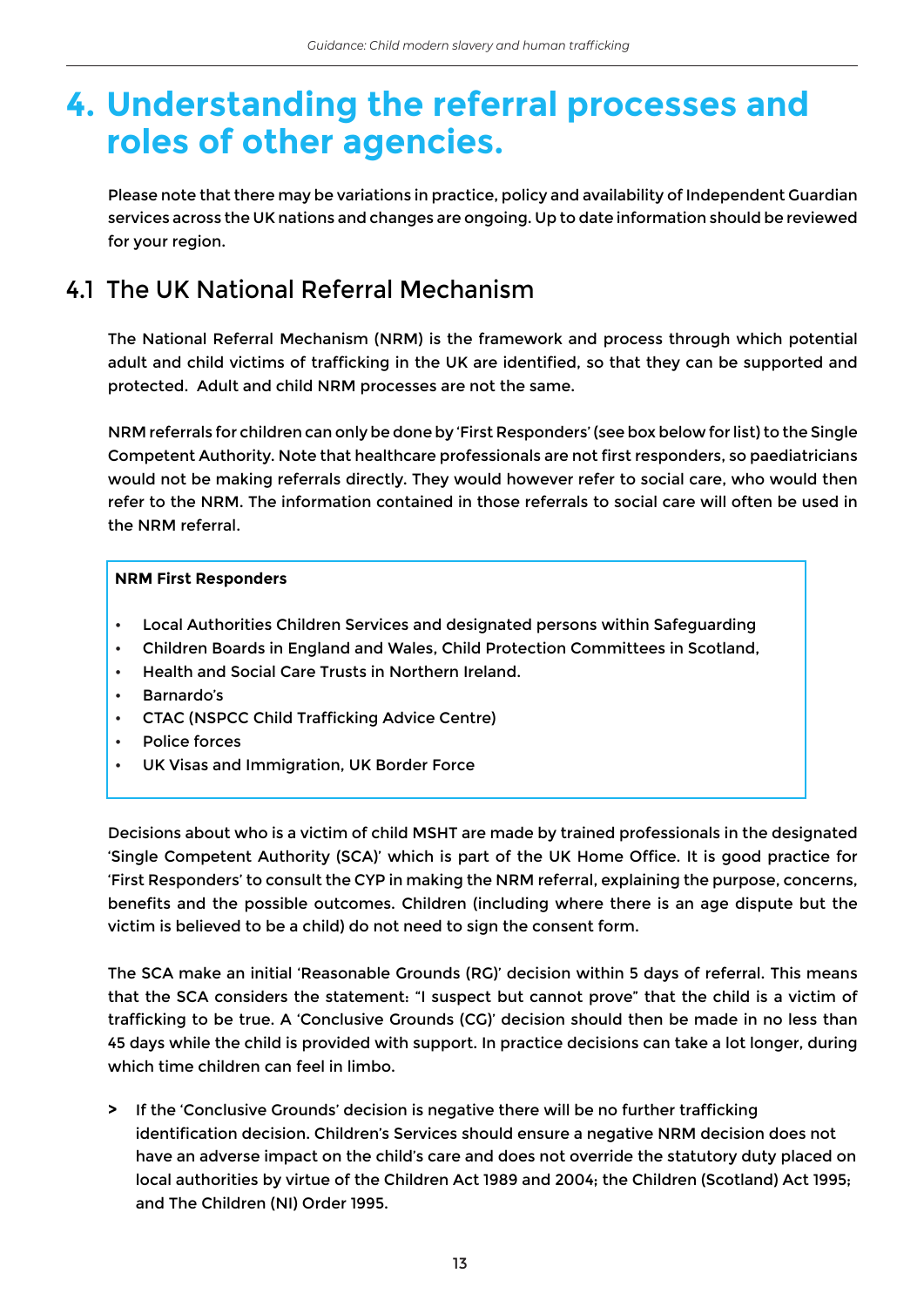- **>** If the 'conclusive grounds' decision is positive:
	- This should affect the way they are treated if they are arrested or facing charges for a crime committed, because the young person was being exploited.
	- They should be provided with access to support to help them recover from their experiences, such as therapy. This support should be provided by social services and the NRM decision should be part of their safeguarding decision making.
	- If the CYP is seeking asylum or protection in the UK then the NRM decision may be relevant to this. In some cases, a positive NRM decision may lead the Home Office to grant the CYP discretionary leave to remain in the UK.

The government is also running a devolved child decision-making pilot programme in a number of areas, trialling whether child modern slavery decision making is more appropriately made by local multidisciplinary child safeguarding teams within existing safeguarding structures. More details are available here [https://www.gov.uk/government/publications/piloting-devolving](https://www.gov.uk/government/publications/piloting-devolving-decision-making-for-child-victims-of-m)[decision-making-for-child-victims-of-modern-slavery/devolving-child-decision-making-pilot](https://www.gov.uk/government/publications/piloting-devolving-decision-making-for-child-victims-of-m)[programme-general-guidance-accessible-version.](https://www.gov.uk/government/publications/piloting-devolving-decision-making-for-child-victims-of-m)

### 4.2 Roles of other agencies

It is important for Paediatricians to have some knowledge of the roles and responsibilities of various agencies so that they can better advocate for children.

**Local authorities:** A referral into the NRM does not replace or supersede established child protection processes, which should continue in tandem, such as a Section 47 investigation. All children, irrespective of their immigration status, are entitled to safeguarding and protection under the law.

**Police:** When a child is found involved in criminal activities such as cannabis cultivation, guidance to law enforcement agencies requires them to follow procedures published by the Association of Chief Police Officers (ACPO) which puts the protection of the child at the forefront. [www.cps.gov.uk/legal/v\\_to\\_z/safeguarding\\_children\\_as\\_victims\\_and\\_witnesses/](http://www.cps.gov.uk/legal/v_to_z/safeguarding_children_as_victims_and_witnesses/)

**Crown Prosecution Service (CPS):** The use of a child in a criminal enterprise is a form of child abuse. Children who may be forced into sexual exploitation, coerced into committing crimes or used by adults to commit offences should be treated by the CPS as victims. In cases where young victims are facing charges for offences committed whilst in a coerced situation, for example when they have been trafficked, the CPS should intervene.

**Independent Child Trafficking Guardianship (ICTG) Service:** This is a service that is currently being rolled out nationally. The main aim and purpose of the ICTG Direct Worker is to advocate on behalf of the child to ensure the child's best interests are reflected in the decision-making processes undertaken by the public authorities who are involved in the child's care and support. [https://assets.publishing.service.gov.uk/government/uploads/system/uploads/attachment\\_](https://assets.publishing.service.gov.uk/government/uploads/system/uploads/attachment_data/file/918466/Interim-Guidance-for-Independent-Child-Trafficking-Guardians-Early-Adopter-Sites.pdf) [data/file/918466/Interim-Guidance-for-Independent-Child-Trafficking-Guardians-Early-](https://assets.publishing.service.gov.uk/government/uploads/system/uploads/attachment_data/file/918466/Interim-Guidance-for-Independent-Child-Trafficking-Guardians-Early-Adopter-Sites.pdf)[Adopter-Sites.pdf](https://assets.publishing.service.gov.uk/government/uploads/system/uploads/attachment_data/file/918466/Interim-Guidance-for-Independent-Child-Trafficking-Guardians-Early-Adopter-Sites.pdf)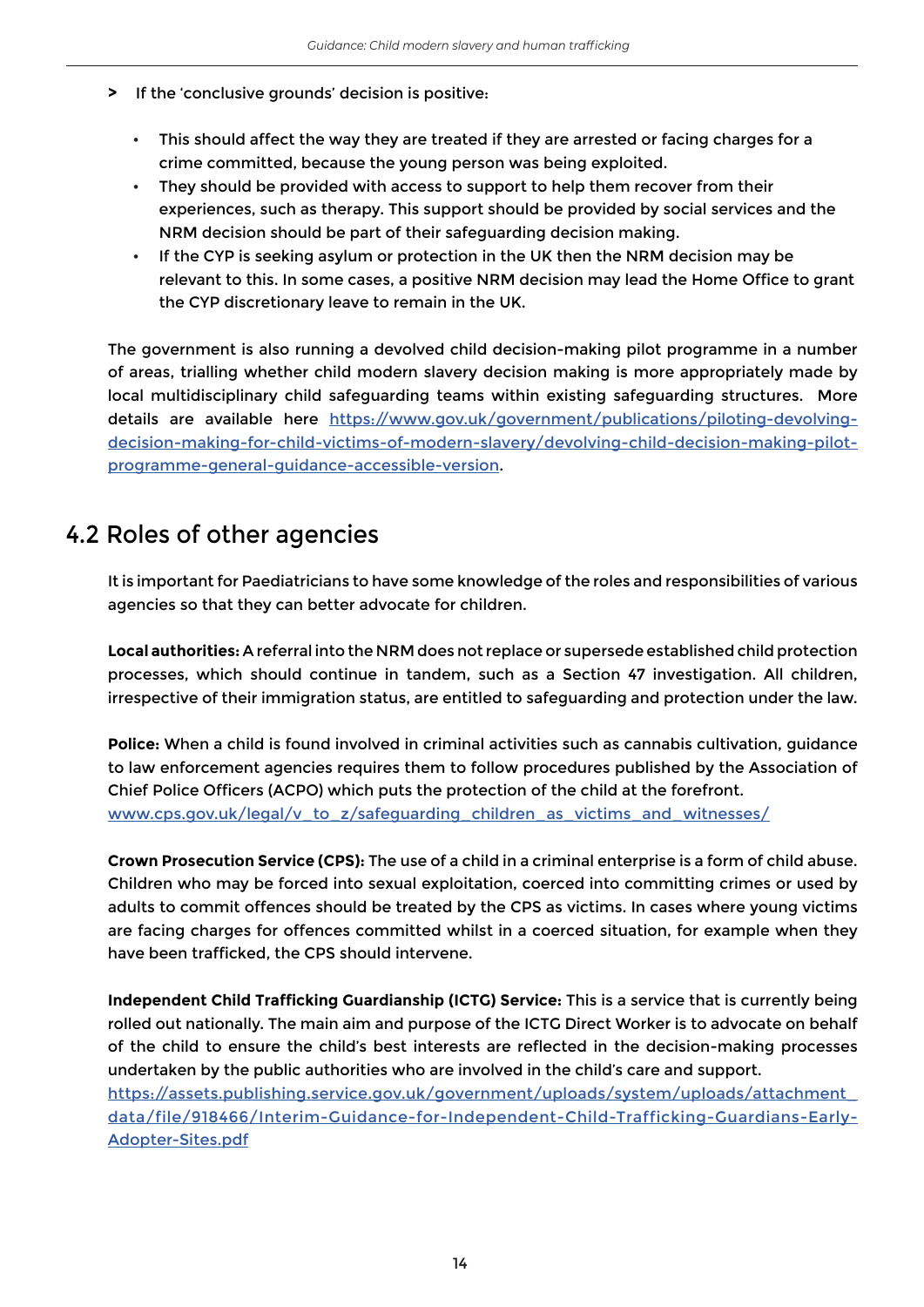## **5. Further Advice**

If you have concerns about a CYP or family experiencing MSHT you can contact the following national organisations for advice. Do not share confidential details regarding the CYP via open emails.

#### **NSPCC Child Trafficking Advice Centre (CTAC):**

Support line: 0808 800 5000 Monday to Friday 8am to 10pm and 9am to 6pm weekends. Email: help@nspcc.org.uk Website: [https://learning.nspcc.org.uk/services/child-trafficking-advice](https://learning.nspcc.org.uk/services/child-trafficking-advice )

#### **Barnardo's Counter-Trafficking support:**

Support line: 0800 043 4303 open 24/7. Website: [https://www.barnardos.org.uk/what-we-do/protecting-children/trafficked-children](https://www.barnardos.org.uk/what-we-do/protecting-children/trafficked-children )

**Barnardo's Independent Child Trafficking Guardian (ICTG) service referral form and helpline:** [https://www.barnardos.org.uk/what-we-do/protecting-children/trafficked-children/ICTG](https://www.barnardos.org.uk/what-we-do/protecting-children/trafficked-children/ICTG-service-referral-form )[service-referral-form](https://www.barnardos.org.uk/what-we-do/protecting-children/trafficked-children/ICTG-service-referral-form ) 

#### **Barnardo's leaflet for parents:**

<https://www.cambornescience.co.uk/wp-content/uploads/the-nrm-a-guide-for-parents.pdf>

**Modern Slavery Helpline (UK):**  Support line: 08000 121 700 Website: <https://www.modernslaveryhelpline.org/>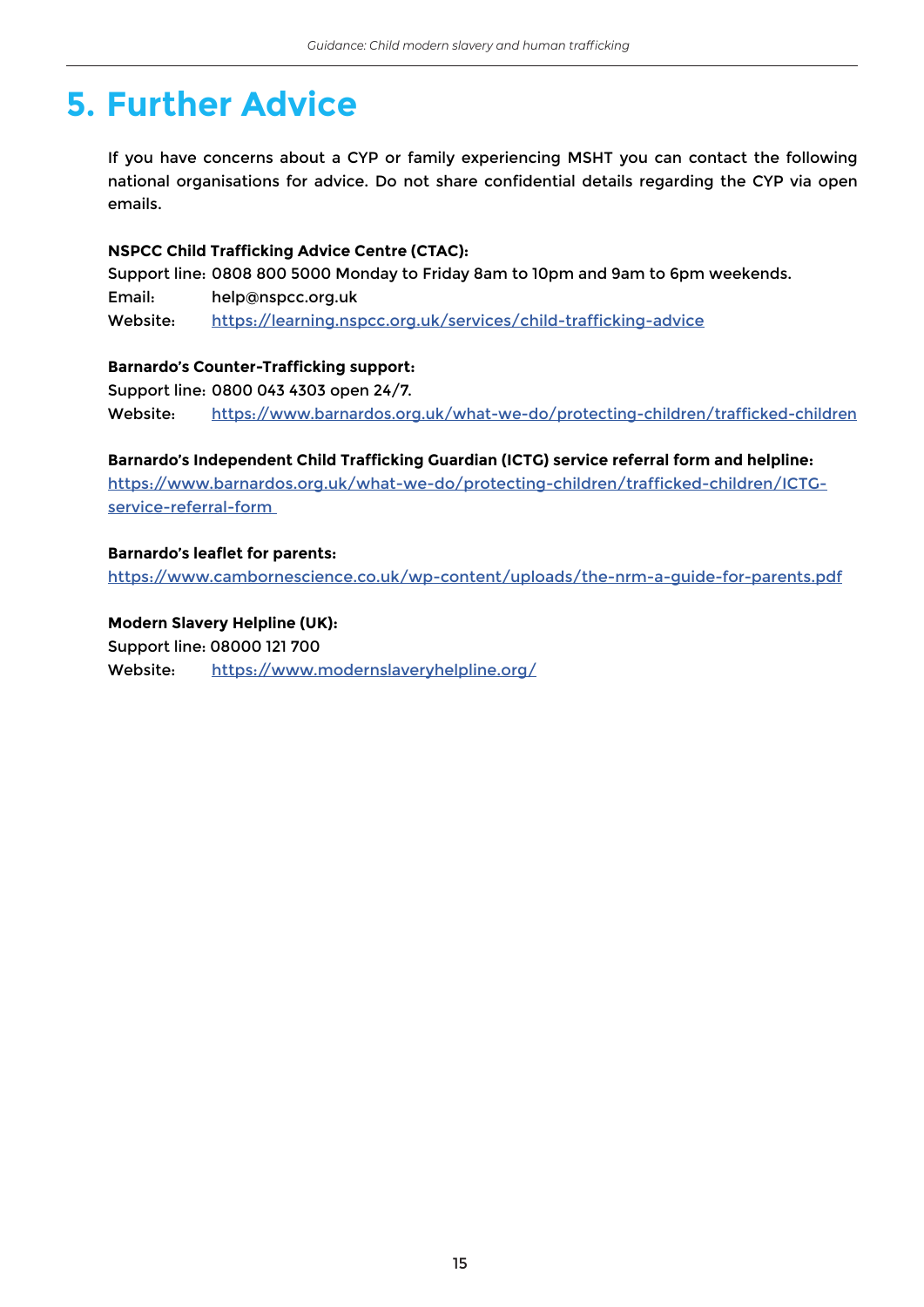## **6. Additional Resources**

#### **UK Government Information & Statistics:**

- National Referral Mechanism statistics: <https://www.gov.uk/government/collections/national-referral-mechanism-statistics>
- The Office for National Statistics: [www.ons.gov.uk](http://www.ons.gov.uk)
- Home Office collection on Modern Slavery: <https://www.gov.uk/government/collections/modern-slavery>
- Office of the Independent Anti-Slavery Commissioner: <https://www.antislaverycommissioner.co.uk/>
- Safeguarding Children who may have been Trafficked, Practice Guidance: [https://www.gov.uk/government/publications/safeguarding-children-who-may-have](https://www.gov.uk/government/publications/safeguarding-children-who-may-have-been-trafficked-practice-guidance)[been-trafficked-practice-guidance](https://www.gov.uk/government/publications/safeguarding-children-who-may-have-been-trafficked-practice-guidance)

#### **National guidance: England and Wales**

• National Referral Mechanism Guidance (adult): [https://www.gov.uk/government/publications/human-trafficking-victims-referral-and](https://www.gov.uk/government/publications/human-trafficking-victims-referral-and-assessment-forms/guidance-on-the-national-referral-mechanism-for-potential-adult-victims-of-modern-slavery-england-and-wales)[assessment-forms/guidance-on-the-national-referral-mechanism-for-potential-adult](https://www.gov.uk/government/publications/human-trafficking-victims-referral-and-assessment-forms/guidance-on-the-national-referral-mechanism-for-potential-adult-victims-of-modern-slavery-england-and-wales)[victims-of-modern-slavery-england-and-wales](https://www.gov.uk/government/publications/human-trafficking-victims-referral-and-assessment-forms/guidance-on-the-national-referral-mechanism-for-potential-adult-victims-of-modern-slavery-england-and-wales)

#### **National guidance and information: Scotland**

- Human Trafficking Policy & links to resources, Scotland: <https://www.gov.scot/policies/human-trafficking/>
- Child Trafficking Strategy Group, Scotland: <https://www.gov.scot/groups/child-trafficking-strategy-group/>
- Child Trafficking Research, Scotland: <https://www.gov.scot/publications/child-trafficking-scotland-research/>
- National Referral Mechanism guidance (adult), Northern Ireland and Scotland: [https://www.gov.uk/government/publications/human-trafficking-victims-referral-and](https://www.gov.uk/government/publications/human-trafficking-victims-referral-and-assessment-forms/national-referral-mechanism-guidance-adult-northern-ireland-and-scotland)[assessment-forms/national-referral-mechanism-guidance-adult-northern-ireland-and](https://www.gov.uk/government/publications/human-trafficking-victims-referral-and-assessment-forms/national-referral-mechanism-guidance-adult-northern-ireland-and-scotland)[scotland](https://www.gov.uk/government/publications/human-trafficking-victims-referral-and-assessment-forms/national-referral-mechanism-guidance-adult-northern-ireland-and-scotland)

#### **National guidance and information: Northern Ireland**

- Northern Ireland Modern Slavery Strategy 2021-2022: [https://www.justice-ni.gov.uk/publications/modern-slavery-and-human-trafficking](https://www.justice-ni.gov.uk/publications/modern-slavery-and-human-trafficking-strategy-northern-ireland-21-22)[strategy-northern-ireland-21-22](https://www.justice-ni.gov.uk/publications/modern-slavery-and-human-trafficking-strategy-northern-ireland-21-22)
- Human Trafficking information: <https://www.nidirect.gov.uk/articles/human-trafficking>
- National Referral Mechanism guidance (adult), Northern Ireland and Scotland: [https://www.gov.uk/government/publications/human-trafficking-victims-referral-and](https://www.gov.uk/government/publications/human-trafficking-victims-referral-and-assessment-forms/national-referral-mechanism-guidance-adult-northern-ireland-and-scotland)[assessment-forms/national-referral-mechanism-guidance-adult-northern-ireland-and](https://www.gov.uk/government/publications/human-trafficking-victims-referral-and-assessment-forms/national-referral-mechanism-guidance-adult-northern-ireland-and-scotland)[scotland](https://www.gov.uk/government/publications/human-trafficking-victims-referral-and-assessment-forms/national-referral-mechanism-guidance-adult-northern-ireland-and-scotland)

#### **Mapping Survivor Services & London Directory**

• Human Trafficking Foundation: <https://www.humantraffickingfoundation.org/>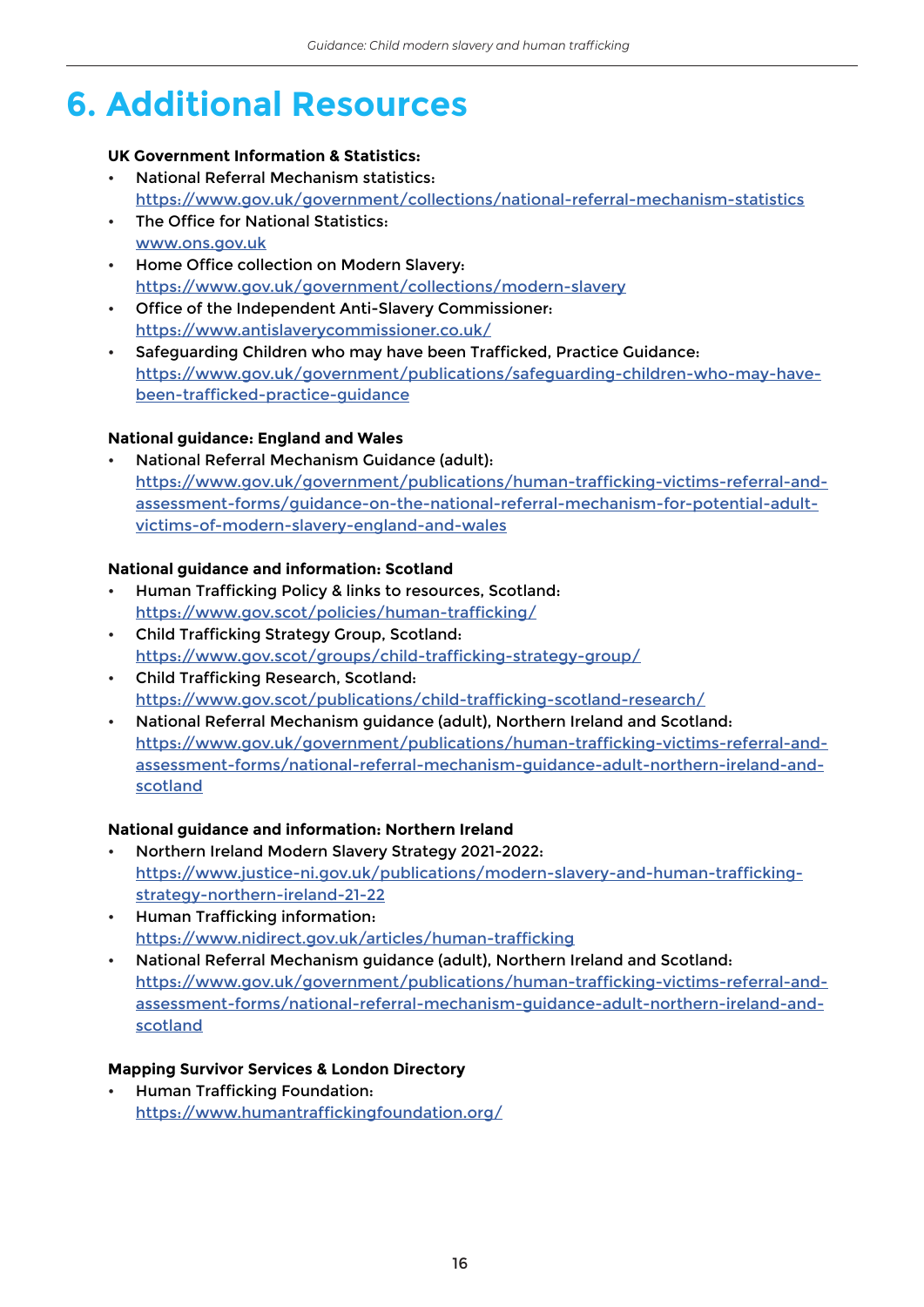#### **MSHT and Health Organisations & Networks**

- VITA Training Ltd (UK): <https://www.vita-training.com/>
- VITA Network (UK): <https://vita-network.com/>
- HEAL Trafficking (USA/global): <https://healtrafficking.org/>
- Childhood Trauma Recovery Network (CTRN, UK): <https://www.traumarecoverynetworkuk.org/>

#### **Torture Care Specialist Providers**

- Baobab Centre, for young survivors in exile: <https://baobabsurvivors.org/>
- Helen Bamber Foundation (adults): <https://www.helenbamber.org/>
- Freedom from Torture (adults): <https://www.freedomfromtorture.org/>

#### **Survivor Care Standards**

• The Slavery and Trafficking Survivor Care Standards 2018: [https://www.antislaverycommissioner.co.uk/media/1235/slavery-and-trafficking-survivor](https://www.antislaverycommissioner.co.uk/media/1235/slavery-and-trafficking-survivor-care-standards.pdf)[care-standards.pdf](https://www.antislaverycommissioner.co.uk/media/1235/slavery-and-trafficking-survivor-care-standards.pdf)

#### <span id="page-16-0"></span>**MSHT Further Training & Information**

- eLearning for Health child safeguarding modules: <https://www.e-lfh.org.uk/programmes/safeguarding-children/>
- RCPCH child protection portal: <https://childprotection.rcpch.ac.uk/>
- NSPCC Protecting Children from trafficking and modern slavery: [https://learning.nspcc.org.uk/child-abuse-and-neglect/child-trafficking-and-modern](https://learning.nspcc.org.uk/child-abuse-and-neglect/child-trafficking-and-modern-slavery  )[slavery](https://learning.nspcc.org.uk/child-abuse-and-neglect/child-trafficking-and-modern-slavery  )
- ECPAT UK (Every Child Protected Against Trafficking): <https://www.ecpat.org.uk/>
- VITA Training Ltd: Advanced training for healthcare professionals safeguarding MSHT victims and survivors, including trauma-informed consultation skills: <https://www.vita-training.com/> Many anti-trafficking organisations in the Modern Slavery Helpline provide introductory awareness-raising training.
- Training Framework for the Prevention, Identification, Support and Care of Child Victims and Survivors of Modern Slavery and Human Trafficking and Information and Resources to Support the Training:

[https://skillsforcareanddevelopment.org.uk/wp-content/uploads/2022/03/2022-](https://skillsforcareanddevelopment.org.uk/wp-content/uploads/2022/03/2022-CHILDRENS-TRAINING-FRAMEWORK_A4-BOOKLET.pdf) [CHILDRENS-TRAINING-FRAMEWORK\\_A4-BOOKLET.pdf](https://skillsforcareanddevelopment.org.uk/wp-content/uploads/2022/03/2022-CHILDRENS-TRAINING-FRAMEWORK_A4-BOOKLET.pdf)

#### **Global Modern Slavery Human Trafficking Information Sources and Organisations**

- United Nations: <https://www.unodc.org/unodc/en/human-trafficking/human-trafficking.html>
- World Health Organisation (Violence against women): <https://www.who.int/news-room/fact-sheets/detail/violence-against-women>
- International Labour Organisation (ILO): <https://www.ilo.org/global/topics/forced-labour/lang--en/index.htm>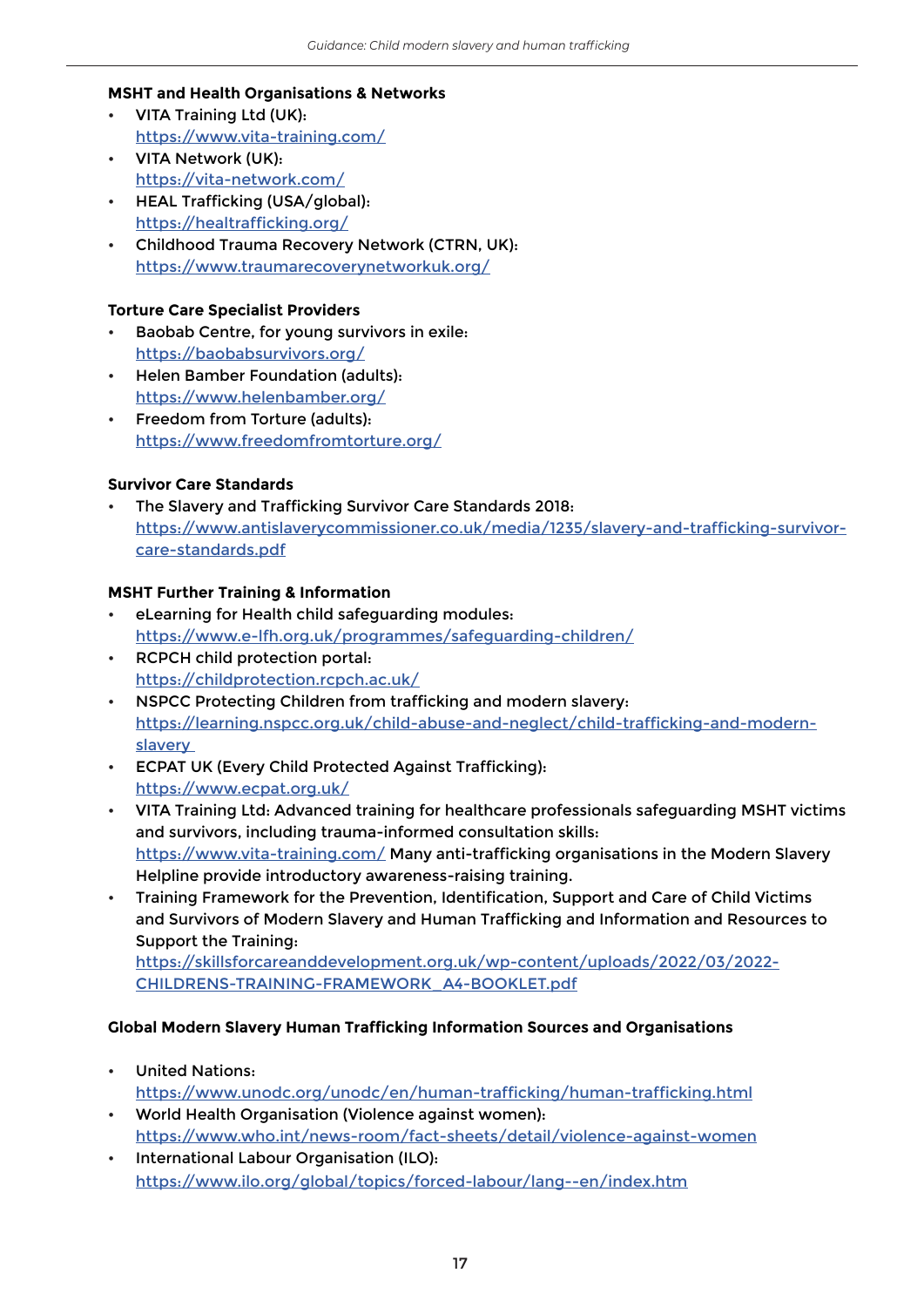## **7. References**

- 1. World Health Organisation, Constitution [Internet]. [cited 2021 Mar 27]. Available from: <https://www.who.int/about/governance/constitution>.
- 2. Department for Education, 2018. Working Together to Safeguard Children, Statutory Guidance. [cited 2021 Sep 27]. Available at: [https://www.gov.uk/government/publications/](https://www.gov.uk/government/publications/working-together-to-safeguard-children--2) [working-together-to-safeguard-children--2](https://www.gov.uk/government/publications/working-together-to-safeguard-children--2)
- 3. Such E, Laurent C, Jaipaul R, Salway S. Modern slavery and public health: a rapid evidence assessment and an emergent public health approach. Public Health [Internet]. 2020 Mar 1 [cited 2021 Mar 20];180:168–79. Available from: <https://pubmed.ncbi.nlm.nih.gov/31951910/>
- 4. Oral R, Ramirez M, Coohey C, Nakada S, Walz A, Kuntz A, et al. Adverse childhood experiences and trauma informed care: The future of health care [Internet]. Vol. 79, Pediatric Research. Nature Publishing Group; 2016 [cited 2021 Apr 2]. p. 227-33. Available from: [https://pubmed.](https://pubmed.ncbi.nlm.nih.gov/26460523/) [ncbi.nlm.nih.gov/26460523/](https://pubmed.ncbi.nlm.nih.gov/26460523/)
- 5. International Labour Organisation. Global estimates of modern slavery: Forced labour and forced marriage [Internet]. 2017 [cited 2019 Mar 5]. Available from: [http://www.ilo.org/](http://www.ilo.org/global/topics/forced-labour/publications/WCMS_586127/lang--en/index.htm) [global/topics/forced-labour/publications/WCMS\\_586127/lang--en/index.htm](http://www.ilo.org/global/topics/forced-labour/publications/WCMS_586127/lang--en/index.htm)
- 6. Home Office, Official Statistics, Modern Slavery: National Referral Mechanism and Duty to Notify statistics UK, end of year summary, 2020 - GOV.UK [Internet]. [cited 2021 Mar 20]. Available from: [https://www.gov.uk/government/statistics/modern-slavery-national](https://www.gov.uk/government/statistics/modern-slavery-national-referral-mechanism-and-duty-to-notify-statistics-uk-end-of-year-summary-2020/modern-slavery-national-referral-mechanism-and-duty-to-notify-statistics-uk-end-of-year-summary-2020)[referral-mechanism-and-duty-to-notify-statistics-uk-end-of-year-summary-2020/modern](https://www.gov.uk/government/statistics/modern-slavery-national-referral-mechanism-and-duty-to-notify-statistics-uk-end-of-year-summary-2020/modern-slavery-national-referral-mechanism-and-duty-to-notify-statistics-uk-end-of-year-summary-2020)[slavery-national-referral-mechanism-and-duty-to-notify-statistics-uk-end-of-year](https://www.gov.uk/government/statistics/modern-slavery-national-referral-mechanism-and-duty-to-notify-statistics-uk-end-of-year-summary-2020/modern-slavery-national-referral-mechanism-and-duty-to-notify-statistics-uk-end-of-year-summary-2020)[summary-2020](https://www.gov.uk/government/statistics/modern-slavery-national-referral-mechanism-and-duty-to-notify-statistics-uk-end-of-year-summary-2020/modern-slavery-national-referral-mechanism-and-duty-to-notify-statistics-uk-end-of-year-summary-2020)
- 7. Newson N, 2020. Covid-19: The impact on human trafficking [Internet]. [cited 2021 Mar 29]. Available from: [https://lordslibrary.parliament.uk/covid-19-the-impact-on-human](https://lordslibrary.parliament.uk/covid-19-the-impact-on-human-trafficking/)[trafficking/](https://lordslibrary.parliament.uk/covid-19-the-impact-on-human-trafficking/)
- 8. United Nations. General Assembly. Protocol to Prevent, Suppress and Punish Trafficking in Persons Especially Women and Children, supplementing the United Nations Convention against Transnational Organized Crime. 2000. [cited 2021 Sep 27]. Available online at: [https://](https://www.ohchr.org/en/professionalinterest/pages/protocoltraffickinginpersons.aspx) [www.ohchr.org/en/professionalinterest/pages/protocoltraffickinginpersons.aspx](https://www.ohchr.org/en/professionalinterest/pages/protocoltraffickinginpersons.aspx)
- 9. Wood LCN. Child modern slavery, trafficking and health: a practical review of factors contributing to children's vulnerability and the potential impacts of severe exploitation on health. BMJ Paediatr Open [Internet]. 2020 [cited 2021 Apr 2];4:327. Available from: [http://](http://bmjpaedsopen.bmj.com/) [bmjpaedsopen.bmj.com/](http://bmjpaedsopen.bmj.com/)
- 10. Royal College of Paediatrics and Child Health. Guidance: Rights to access healthcare. Nov 2020. [cited 2022, Feb 4]. Available from: [https://www.rcpch.ac.uk/resources/right-access](https://www.rcpch.ac.uk/resources/right-access-healthcare)[healthcare](https://www.rcpch.ac.uk/resources/right-access-healthcare)
- 11. UNICEF. A summary of the UN convention on the rights of the child [Internet]. [cited 2020 Aug 20]. Available from: [https://downloads.unicef.org.uk/wp-content/uploads/2019/10/](https://downloads.unicef.org.uk/wp-content/uploads/2019/10/UNCRC_summary-1_1.pdf?_adal_sd=www.unicef.org.uk.1597927864109&_adal_) [UNCRC\\_summary-1\\_1.pdf?\\_adal\\_sd=www.unicef.org.uk.1597927864109&\\_adal\\_](https://downloads.unicef.org.uk/wp-content/uploads/2019/10/UNCRC_summary-1_1.pdf?_adal_sd=www.unicef.org.uk.1597927864109&_adal_)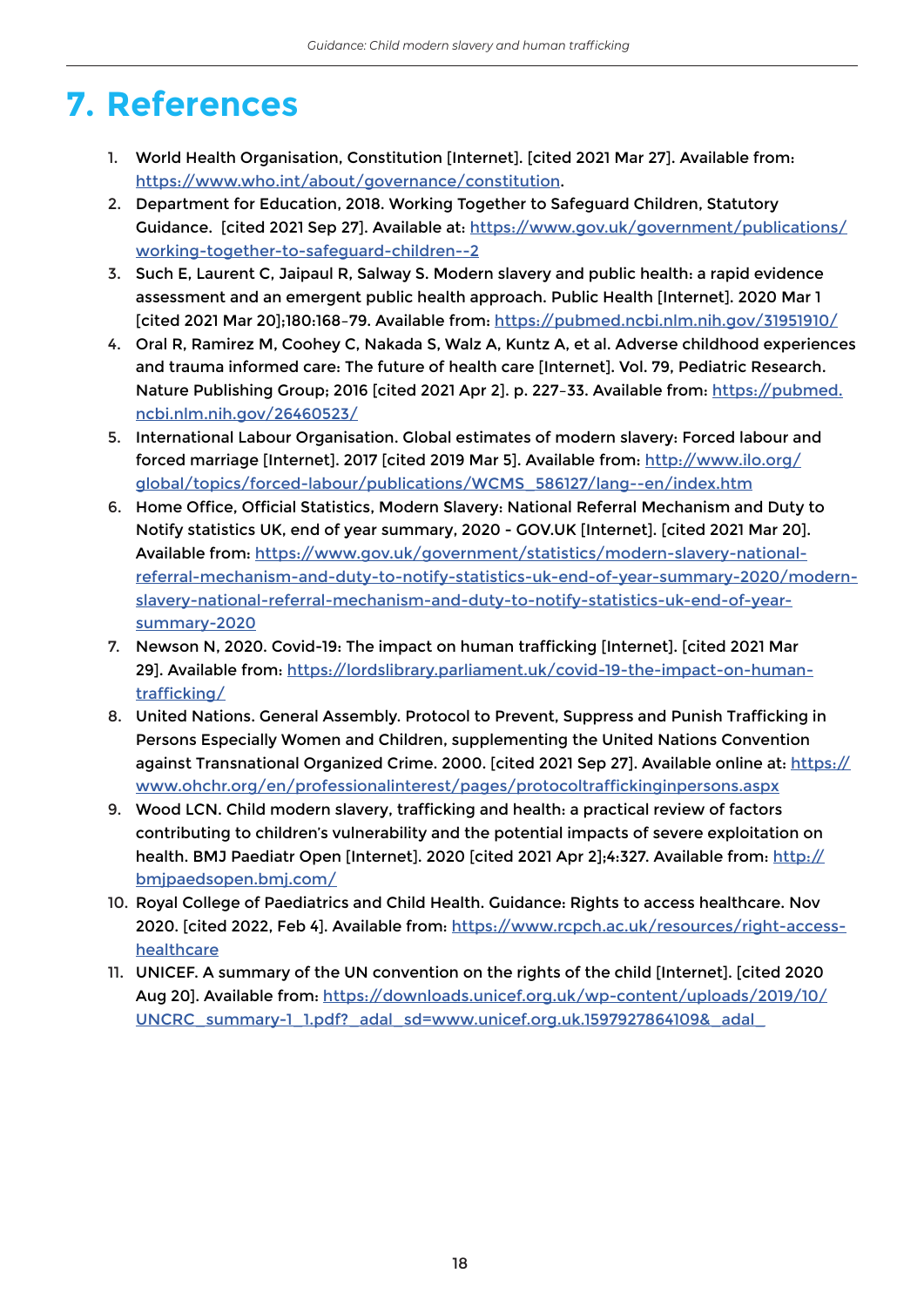## **8. Appendix: MSHT Risks to Child Health & Development**

The risks to the health and development of CYP MSHT victims should be considered across three critical stages

- Before MSHT exploitation (including health risks relevant to country of origin/travel)
- During MSHT exploitation (physical and social living conditions, direct consequences of abuse)
- After MSHT exploitation (including living environment, independent living skills, high stress assessments including asylum claims).

It is important to consider the contexts of the child or young person's birth, growth, development and the potential impacts of adversity on their physical, mental, emotional, relational and developmental health.

### 8.1. Before MSHT exploitation

Whilst any child can be at risk of trafficking, certain factors may increase CYP's risk of MSHT (particularly through grooming, manipulation or persuasion) including

- Children with broken social protection networks including family breakdown, removal to foster and adoption care, family and community violence, conflict and war, homelessness. These difficulties may have disrupted the child's development, attachment, social belonging and education. The child may also have experienced anxiety, depression, loneliness, grief and trauma.
- Children who have experienced rejection by their family and/or community on the basis of their identity, appearance or behaviour including gender, LGBTQI+, disability, religion or faith.
- Children living in poverty, economic stress and limited availability of good nutrition, healthcare (including vaccinations and developmental checks), safe housing, education and future opportunities.
- Children who have experienced Adverse Childhood Experiences (ACEs) including forms of abuse or instability at home (including parental mental ill health, substance abuse or parent in prison).
- Children with unmet emotional needs that can be manipulated (i.e. feeling unheard or unloved).
- Children with learning difficulties or extra vulnerabilities such as autism, ADHD, fetal alcohol spectrum disorders, addictions or mental health problems.

## 8.2. During MSHT exploitation

CYP may face multiple risks to their health and development depending on their MSHT and prior situation. CYP may also appear healthy and well, particularly in early stages of exploitation but information from the CYP and/or carer may suggest a safeguarding concern.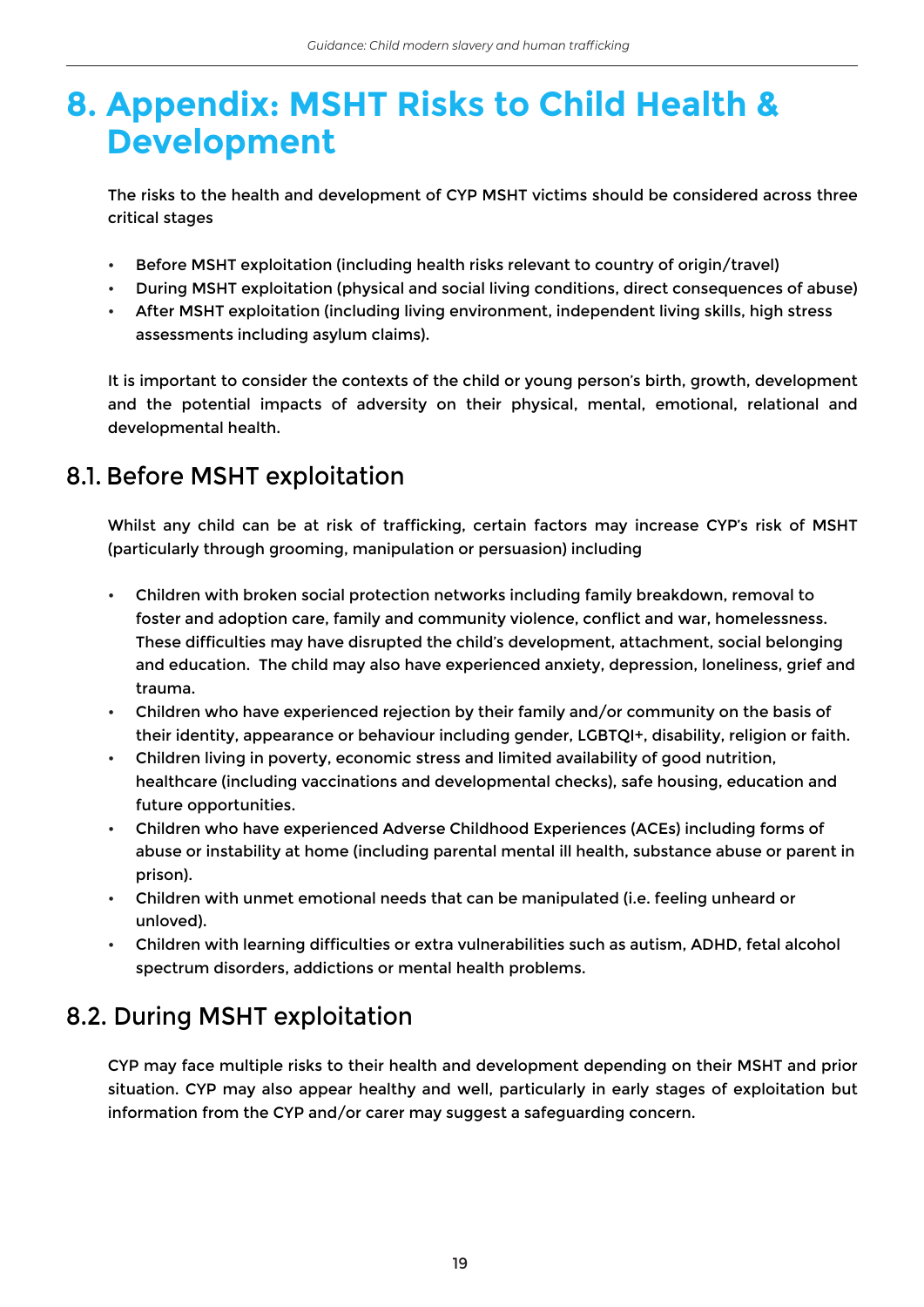#### Risks may include, and are not limited to:

#### **Mental and Emotional Health**

- Deprivation of safety, nurture and love.
- Psychological violence, threat, manipulation, shaming, humiliation and gaslighting leading to anxiety, fear, depression, low self-esteem and low self-worth.
- Psychological trauma from overwhelming situations of fear and helplessness which can lead to complex coping behaviours and deep sub-conscious changes to what the child believes about themselves, their value, integrity of adults and the safety of the world.
- Non-specific headaches, body aches, pains and functional disorders as physical expressions of psychological distress.
- Addictions, self-harm, eating disorders and other coping mechanisms.
- Sleep disorders secondary to anxiety, trauma and/or night-time exploitation.
- Concentration, memory and education problems.
- Behaviour and personality change including aggression, secrecy, withdrawal, lying, relationship breakdown and new ways of dressing, speaking or behaving.
- Excessive social media or phone use.
- Symptoms of mental health problems such as mood disorders, anxiety disorders, dissociative disorders etc.

#### **Physical Health**

- Physical markers of neglect and inadequate care or self-care (ie dental, skin, hair, cleanliness and hygiene, infestations, neglected healthcare, malnutrition).
- Symptoms of chemical exposure (ie pesticides for growing cannabis, cleaning chemicals).
- Physical markers of injury, violence or torture (story may also not match injury well).
- Physical markers of addiction and substance abuse.
- Physical markers of sexual abuse (all ages, all genders, all sexualities) including vaginal, anal, urinary system and oral injuries, including evidence of drug packing/plugging.
- Pregnancy, with the young women either presenting for abortion (potentially multiple times) or with late presentation and little antenatal care.
- Sexual health concerns and/or requesting emergency contraception.
- Dysuria, bedwetting or urinary infections.

### 8.3. After MSHT exploitation

After exiting exploitation CYP may continue to deal with all the health and developmental problems listed in the sections above. The impact of MSHT on attachment, trust, view of adults, self and the world may be profoundly disrupted. Additional health stressors may be added through the difficult assessment procedures related to the National Referral Mechanism for victims of trafficking, asylum and any upcoming criminal proceedings against them.

For some children, living on 'survival skills' for many years means they have not developed the skills for 'normal life' including managing healthy relationships, rhythms of work, rest, eating and play, shopping and cooking, managing money, using public transport or studying. Adapting to apparent safety can be very challenging, particularly if inadequate support is provided.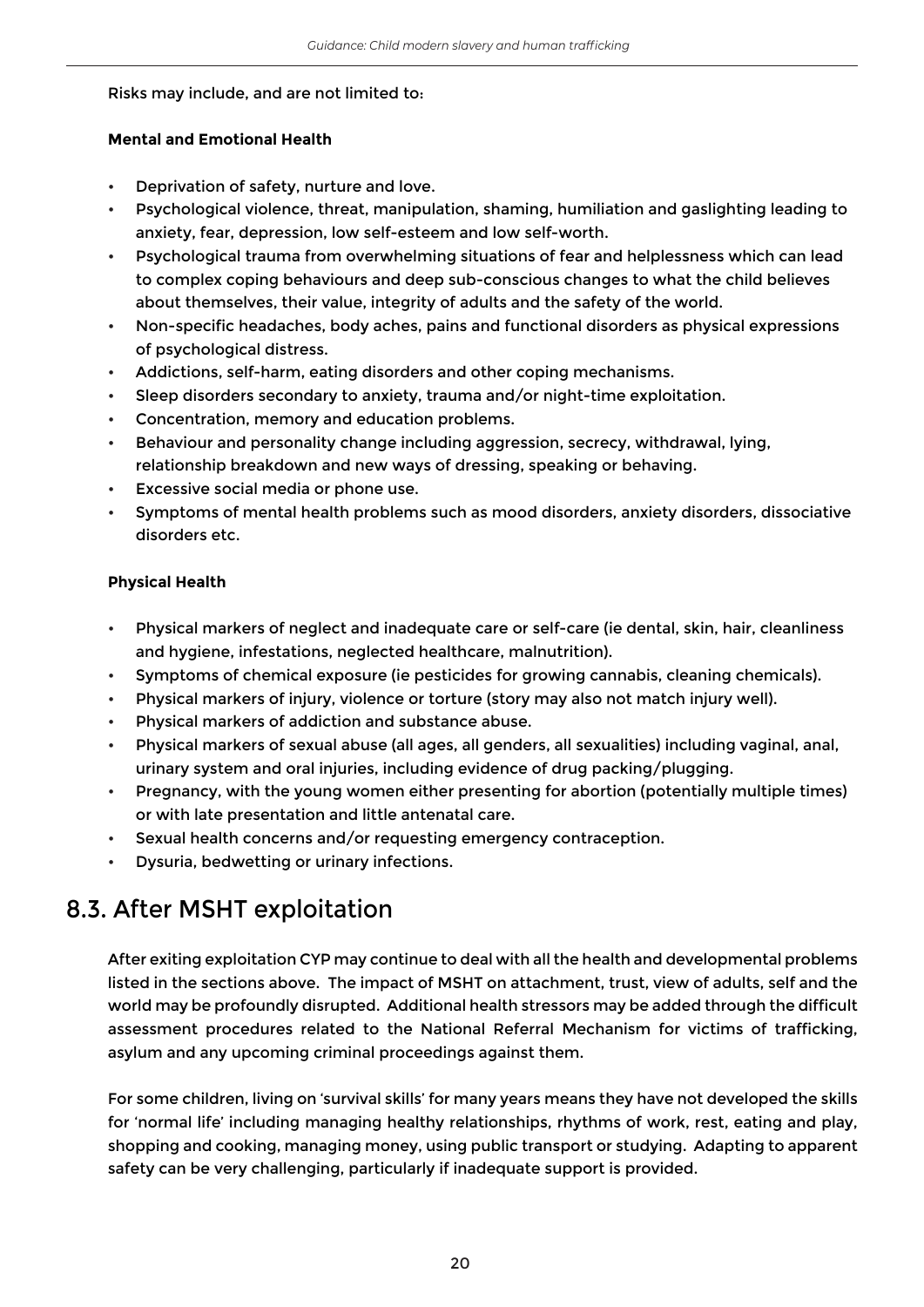## **9. Acknowledgements**

#### **Lead authors**

Dr Sarah Boutros, Paediatrician, RCPCH Dr Laura C N Wood, Paediatrician, RCPCH

#### **Working Group**

Dr Geoff Debelle, Designated Doctor for Child Safeguarding, Birmingham & Solihull CCG Ms Olivia Lam, Policy Lead, RCPCH Dr Alison Steele, Officer for Child Protection, RCPCH Dr Vicki Walker, Looked After Children Lead, RCPCH RCPCH Child Protection Standing Committee